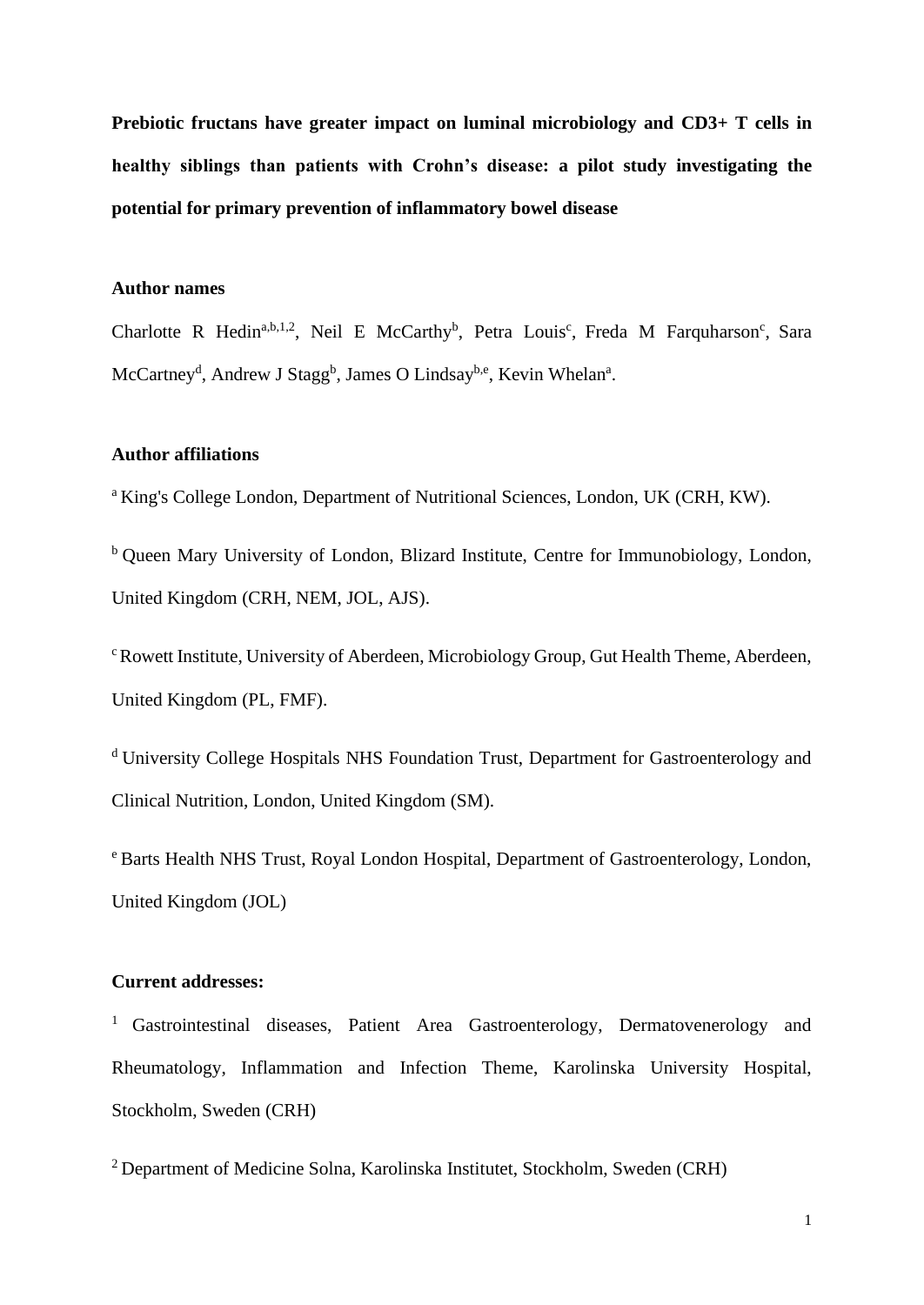### **Corresponding author**

Professor Kevin Whelan, King's College London, Department of Nutritional Sciences, 150 Stamford Street, London, SE1 9NH, United Kingdom, +44 20 7848 3858, kevin.whelan@kcl.ac.uk

## **Funding**

This work was supported by a clinical research fellowship granted by the charity Core (Guts UK) (CRH). FMF and PL received financial support from the Scottish Government Rural and Environment Science and Analytical Services.

## **Acknowledgments**

The authors would like to acknowledge BENEO-Orafti, Teinen, Belgium who provided the oligofructose-enriched inulin. The authors would like to thank the patients and the siblings who generously participated in this study.

## **Keywords:**

Prebiotics, Crohn's disease, microbiota, Pre-disease, first-degree relative, prevention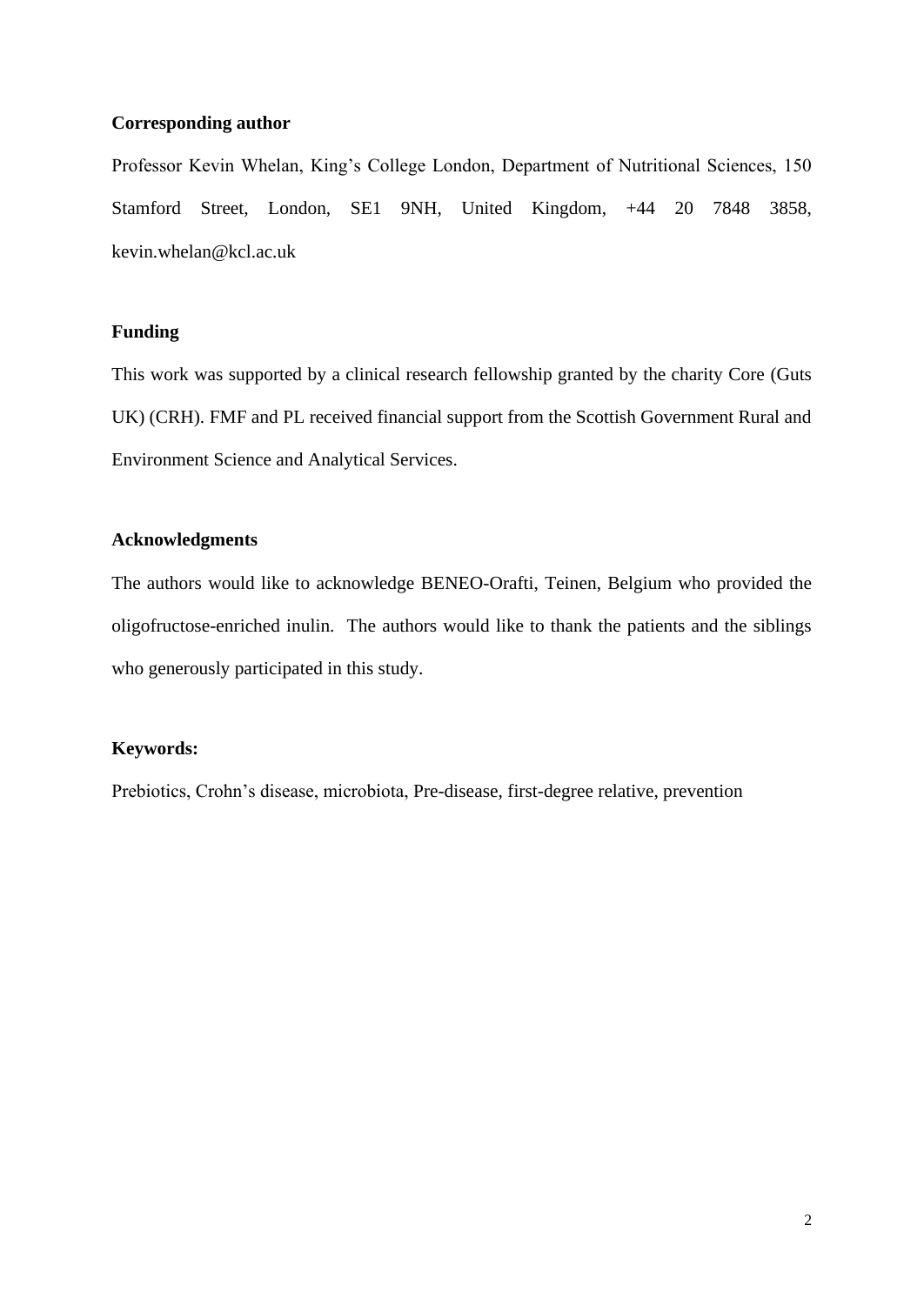# **Abbreviations list**

| $5-ASA$          | 5-aminosalicylic acid                       |
|------------------|---------------------------------------------|
| CD               | Crohn's disease                             |
| <b>CDAI</b>      | Crohn's disease activity index              |
| <b>CRP</b>       | C-reactive protein                          |
| <b>ELISA</b>     | Enzyme-linked immunosorbent assay           |
| <b>GRR</b>       | Genotype relative risk                      |
| <b>IBD</b>       | Inflammatory bowel disease                  |
| <b>IQR</b>       | Interquartile range                         |
| NOD <sub>2</sub> | Nucleotide-binding oligomerization domain 2 |
| <b>OR</b>        | Odds ratio                                  |
| qPCR             | Quantitative polymerase chain reaction      |
| <b>SD</b>        | <b>Standard deviation</b>                   |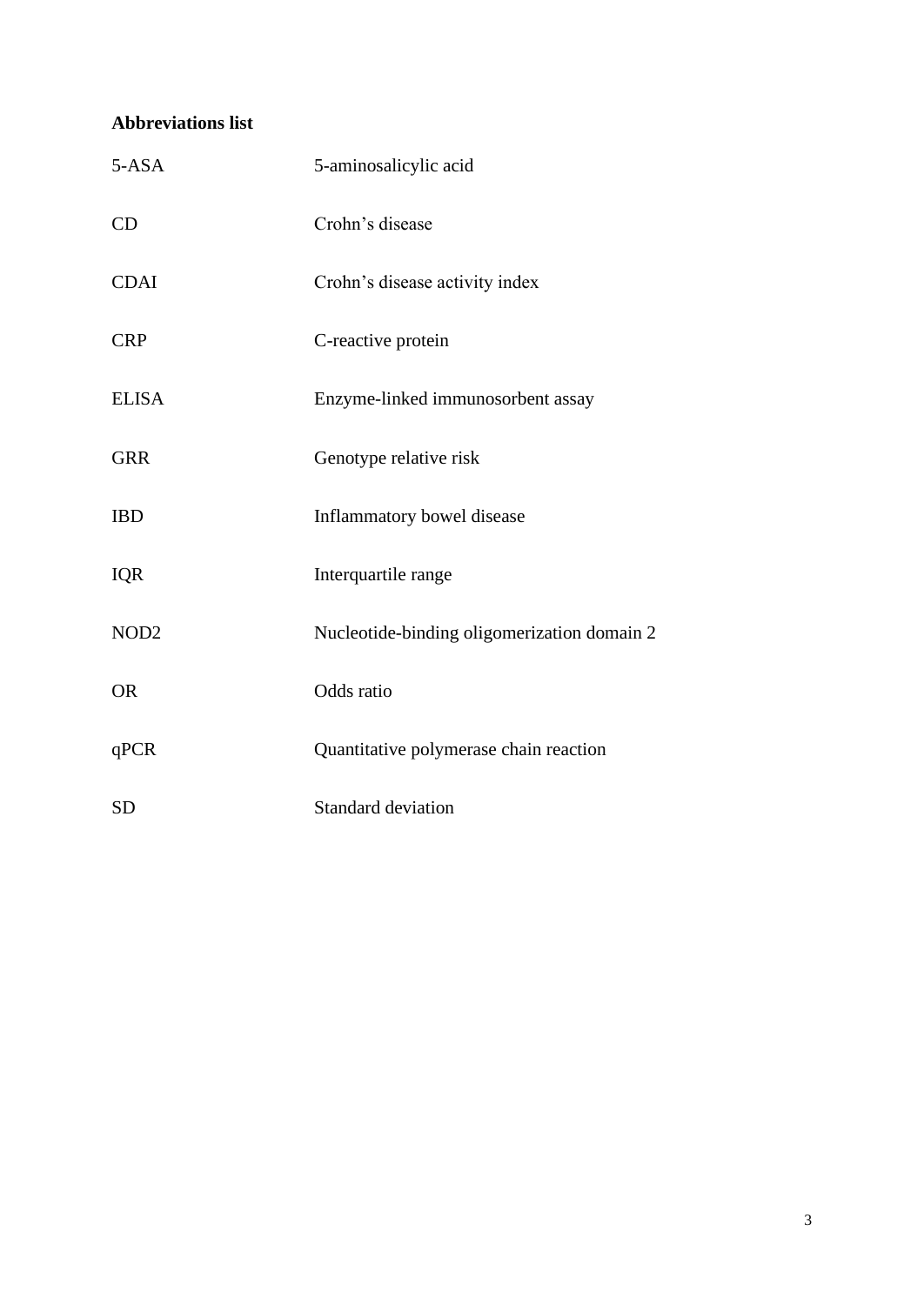#### **Abstract**

#### **Background & Aims**

Siblings of people with Crohn's disease (CD) share aspects of the disease phenotype (raised faecal calprotectin, altered microbiota), which are markers of risk for their own development of CD. The aim was to determine whether supplementation with prebiotic oligofructose/inulin induces a prebiotic response and impacts the risk phenotype in CD patients and siblings.

### **Methods**

Patients with inactive CD (n=19, CD activity index <150) and 12 of their unaffected siblings (with calprotectin  $>50\mu g/g$ ) ingested oligofructose/inulin (15g/day) for three weeks. Faecal microbiota (qPCR), intestinal permeability (lactulose-rhamnose test), blood T cells (flowcytometry) and calprotectin (ELISA) were measured at baseline and follow-up.

#### **Results**

Following oligofructose/inulin, calprotectin did not significantly change in patients (baseline mean 537 SD 535µg/g; follow-up mean 974 SD 1318µg/g, p=0.08) or siblings (baseline mean 73 SD 90µg/g: follow up mean 58 SD 72µg/g, p=0.62). Faecal *Bifidobacteria* and *Bifidobacterium longum* increased in patients and siblings; *Bifidobacterium adolescentis* and *Roseburia* spp. increased only in siblings. Compared with patients, siblings had a greater magnitude change in *Bifidobacteria* (+14.6% vs +0.4%, p=0.028), *B. adolescentis* (+1.1% vs 0.0% p=0.006) and *Roseburia* spp. (+1.5% vs -0.1% p=0.004). Intestinal permeability decreased significantly in patients after oligofructose/inulin to a level that was similar to siblings. Blood T cell abundance reduced in siblings but not patients following oligofructose/inulin.

### **Conclusions**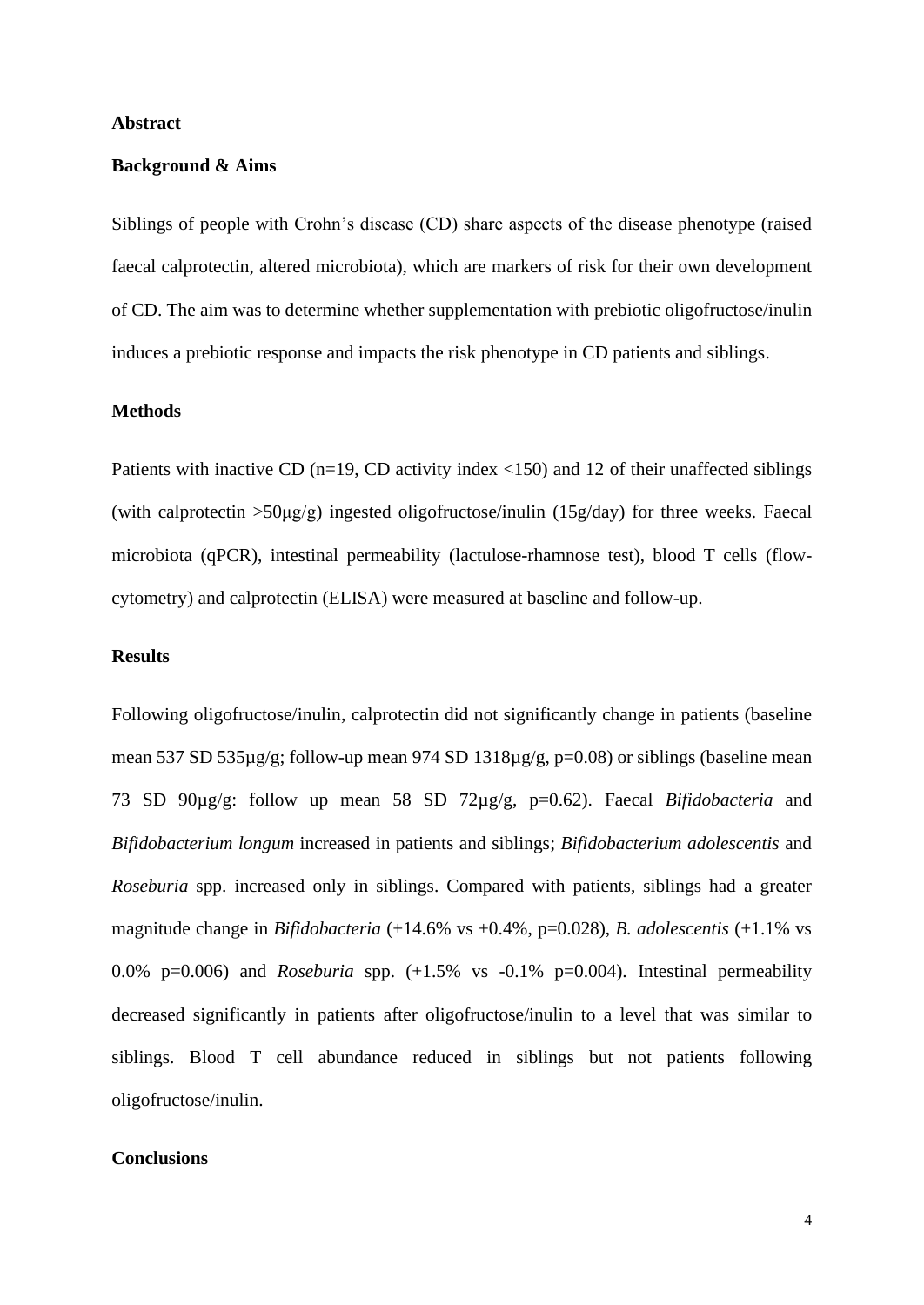Oligofructose/inulin supplementation did not significantly impact calprotectin, but the prebiotic effect was more marked in healthy siblings compared with patients with inactive CD and was associated with alterations in other CD risk markers. Future research should focus on dietary intervention, including with prebiotics, in the primary prevention of CD.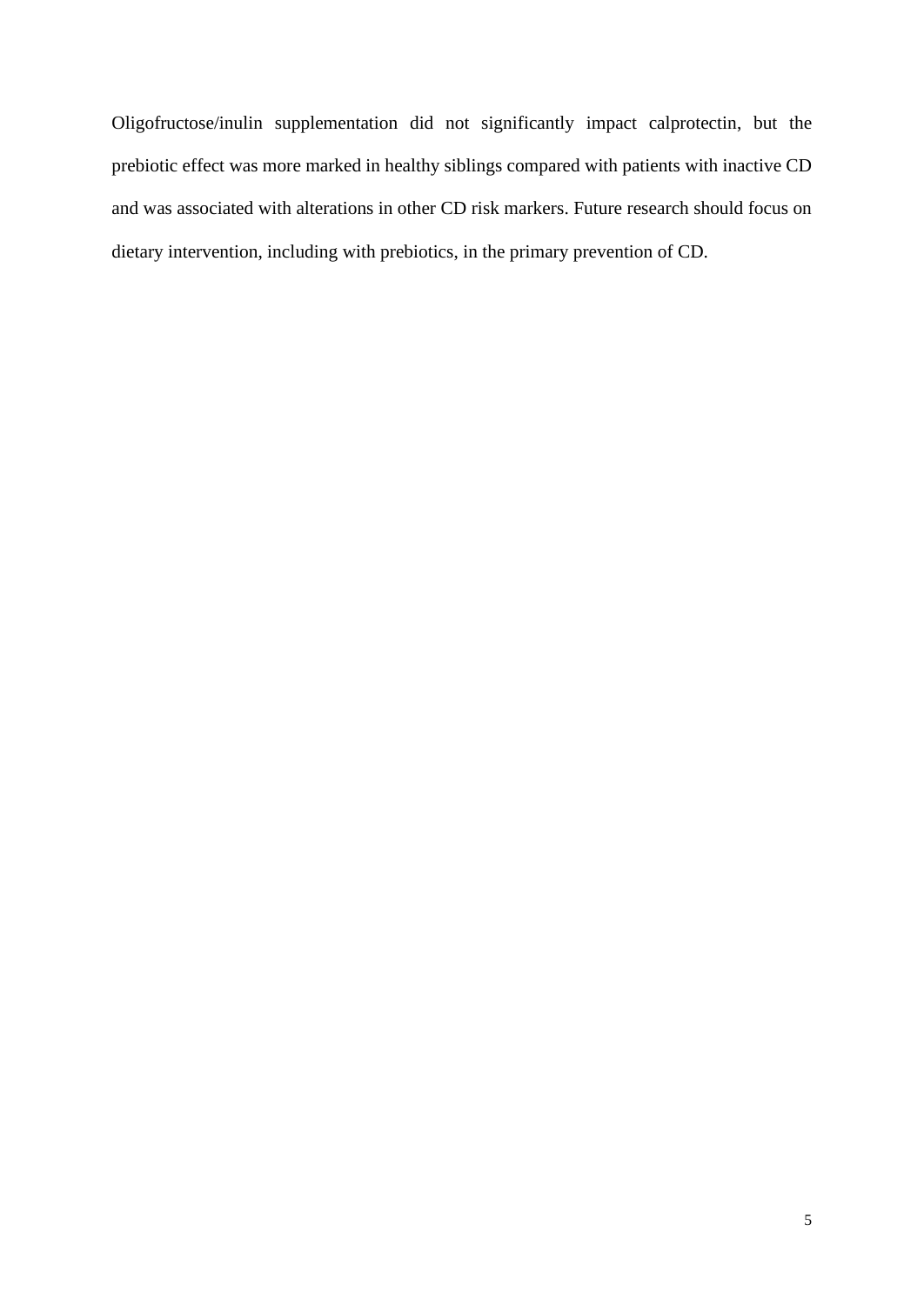#### **Introduction**

Crohn's disease (CD) pathogenesis centres on an abnormal and prolonged T cell mediated immune response directed against aspects of the commensal gut microbiota that occurs in genetically susceptible individuals after, as yet mostly undefined, environmental insults. Consonant with these pathogenic factors, the phenotype of CD is characterized by altered microbiota, abnormal intestinal permeability, alterations in T cell phenotype and raised faecal calprotectin. Unaffected siblings have a relative risk (RR) of developing CD of up to  $35<sup>1</sup>$  $35<sup>1</sup>$  $35<sup>1</sup>$  and a significantly raised incidence rate ratio<sup>[2](#page-32-1)</sup> compared with the background population. Meanwhile, unaffected siblings share some features of the CD phenotype including alterations in mucosa[l](#page-32-2)<sup>3</sup> and faecal microbiology,<sup>[4,](#page-32-3) [5](#page-32-4)</sup> elevated faecal calprotectin,<sup>4, [6,](#page-32-5) [7](#page-32-6)</sup> increased histologic inflammation,<sup>[6,](#page-32-5) [8](#page-32-7)</sup> alterations in peripheral blood T cell populations,<sup>[4](#page-32-3)</sup> increased intestinal permeability,  $9, 10$  $9, 10$  and increased antibody response to microbial antigens.<sup>[11](#page-32-10)</sup> Recent data from >900 healthy first-degree relatives show that elevated faecal calprotectin is associated with future diagnosis of CD.<sup>[12](#page-32-11)</sup>

Although there is much variation between studies in the microbial signature associated with IBD (likely due to variations in patient populations, study protocol, laboratory technique as well as cultural and geographic influences on diet and environmental exposures) some general patterns in the microbial alterations have been consistently demonstrated in IBD. These include reduced Firmicutes including *Roseburia* and *Faecalibacterium prausnitzii*, increased abundance of Proteobacteria and an overall lower diversity. Evidence regarding the alteration in *Actinobacteria* including *Bifidobacteria* is less consistent. Several of these characteristics of the gut microbiota have also been demonstrated in at-risk relatives of IBD patients as discussed above.<sup>[3-6](#page-32-2)</sup> It remains unclear whether restitution of these microbial alterations in at-risk relatives can influence the natural history of disease development, however, in animal models of IBD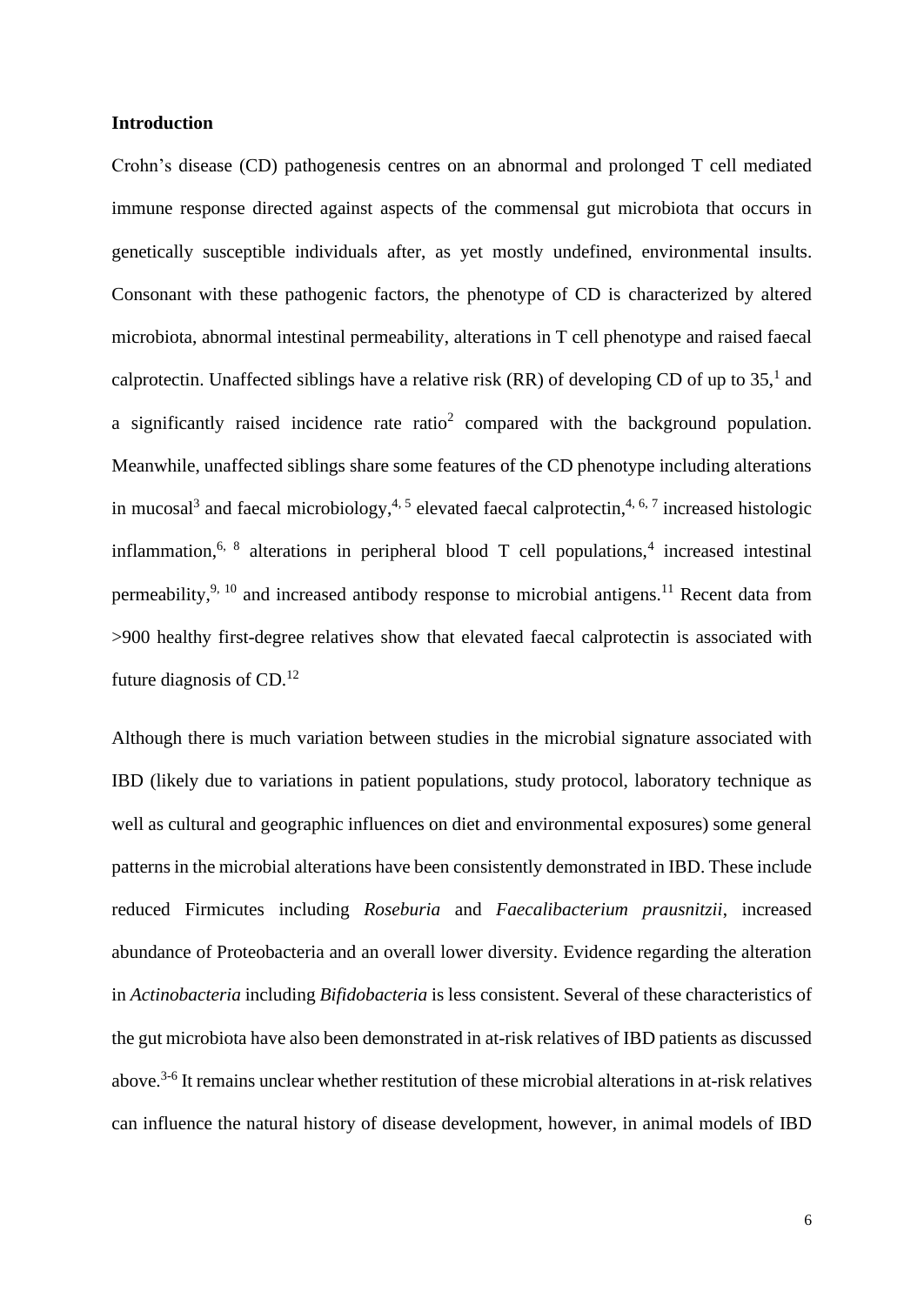immunomodulatory and metabolic effects that reduce intestinal inflammation have been demonstrated with several of the bacterial species that are known to be diminished in IBD.

Prebiotics are defined as "a selectively fermented ingredient that results in specific changes in the composition and/or activity of the gastrointestinal microbiota, thus conferring benefit(s) upon host health<sup>"[13](#page-32-12)</sup> and include non-digestible polymers of fructose termed oligofructose and inulin. In animal models of IBD oligofructose consumption has been associated with reductions in intestinal permeability, $14$  and modulation of immune cell numbers and cytokine production.[15](#page-33-0) Furthermore, it has been demonstrated that the optimal effect of a high fibre prebiotic diet occurred when it was introduced prior to initiation of DSS colitis, implying a role for prebiotics in disease prevention.<sup>[16](#page-33-1)</sup>

In human IBD, consumption of inulin-type fructans has been shown to improve Mayo score in UC and reduce faecal calprotectin.<sup>[17](#page-33-2)</sup> In CD supplementation with oligofructose-enriched inulin has shown a prebiotic effect by increasing *Bifidobacteria* in the luminal microbiota. [18](#page-33-3) Only eight patients in that study had active disease, which was significantly decreased after oligofructose-enriched inulin supplementation. However, several other clinical studies of prebiotics in CD have shown disappointing results,<sup>[19,](#page-33-4) [20](#page-33-5)</sup> including a clinical trial in a large cohort of 103 patients, all of whom had active CD, which demonstrated neither a clinical effect nor an increase in Bifidobacteria in response to oligofructose/inulin.<sup>[21](#page-33-6)</sup> This lack of effect of oligofructose/inulin in active CD is in contrast to the widely reported bifidogenesis associated with oligofructose/inulin consumption in healthy populations.<sup>[22,](#page-33-7) [23](#page-33-8)</sup> Thus, it may be that the bifidogenic effect of oligofructose/inulin seen in healthy individuals is abrogated in active CD.

We therefore hypothesized that dietary supplementation with oligofructose-enriched inulin is associated with a prebiotic effect, decreased intestinal permeability, alterations in blood T cells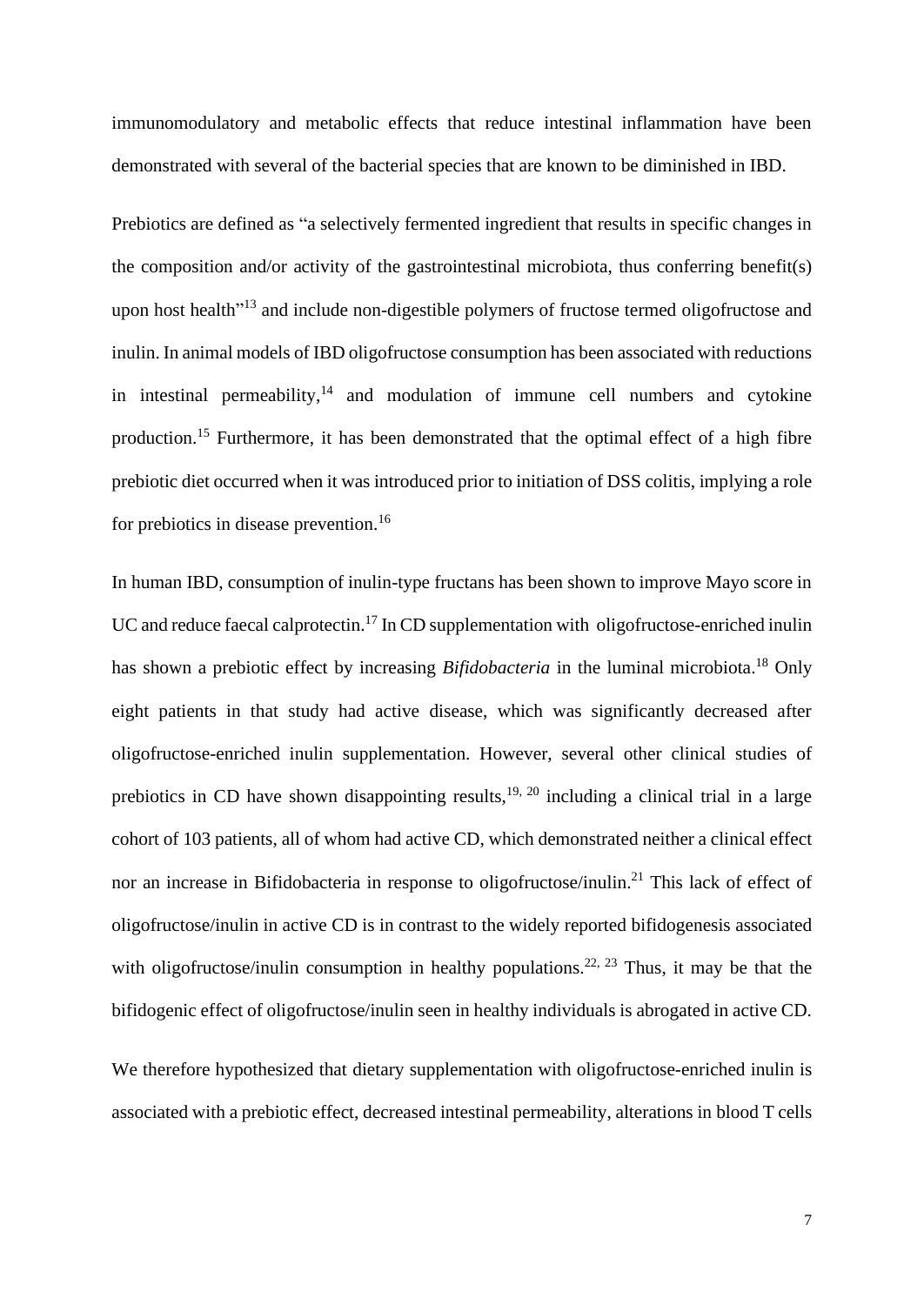and decreased faecal calprotectin in patients with CD in remission and their healthy siblings and thus could be a potential intervention to prevent disease in populations of at-risk relatives.

## **Materials and Methods**

This pilot study was a 3-week intervention to assess the effect of 15 g/d of oligofructoseenriched inulin in patients with CD and their healthy siblings. The primary outcome was change in faecal calprotectin concentrations in patients and siblings following three weeks of oligofructose/inulin supplementation. All participants provided written, informed consent prior to completing the study. This research was conducted according to the Declaration of Helsinki and was approved by Bromley Local Research Ethics Committee (ethics reference number 07/H0805/46).

Patients and siblings were aged between 16 and 35 years. Participants were excluded if they were unable to consent or if they had evidence of current infection with an enteric pathogen, use of antibiotics, probiotics or prebiotics within the last month, were pregnant or lactating, or had significant hepatic, renal, endocrine, respiratory, neurological or cardiovascular disease as determined by the principal investigator or a history of cancer with a disease-free state of less than two years. All participants were screened for raised calprotectin (>50 mg/g) using a rapid calprotectin test (Calpro AS, Lysaker, Norway) for entry into the study.

All patients had a diagnosis of CD for  $\geq$ 3 months defined by histology or radiology and were currently in clinical remission, defined by clinical assessment, serum CRP  $\leq$ 5 mg/L and a Crohn's disease activity index (CDAI) <150. Patients had stable medication regimes (i.e. no change in oral steroids within 4 weeks with a daily dose not exceeding 10 mg/d prednisone or equivalent, no change in oral 5-ASA treatment within 4 weeks, initiated on azathioprine or methotrexate not more recently than 4 months prior to the study with a stable dose for at least 4 weeks, no use of biologics within 3 months, no use of rectal 5-ASA or steroids within 2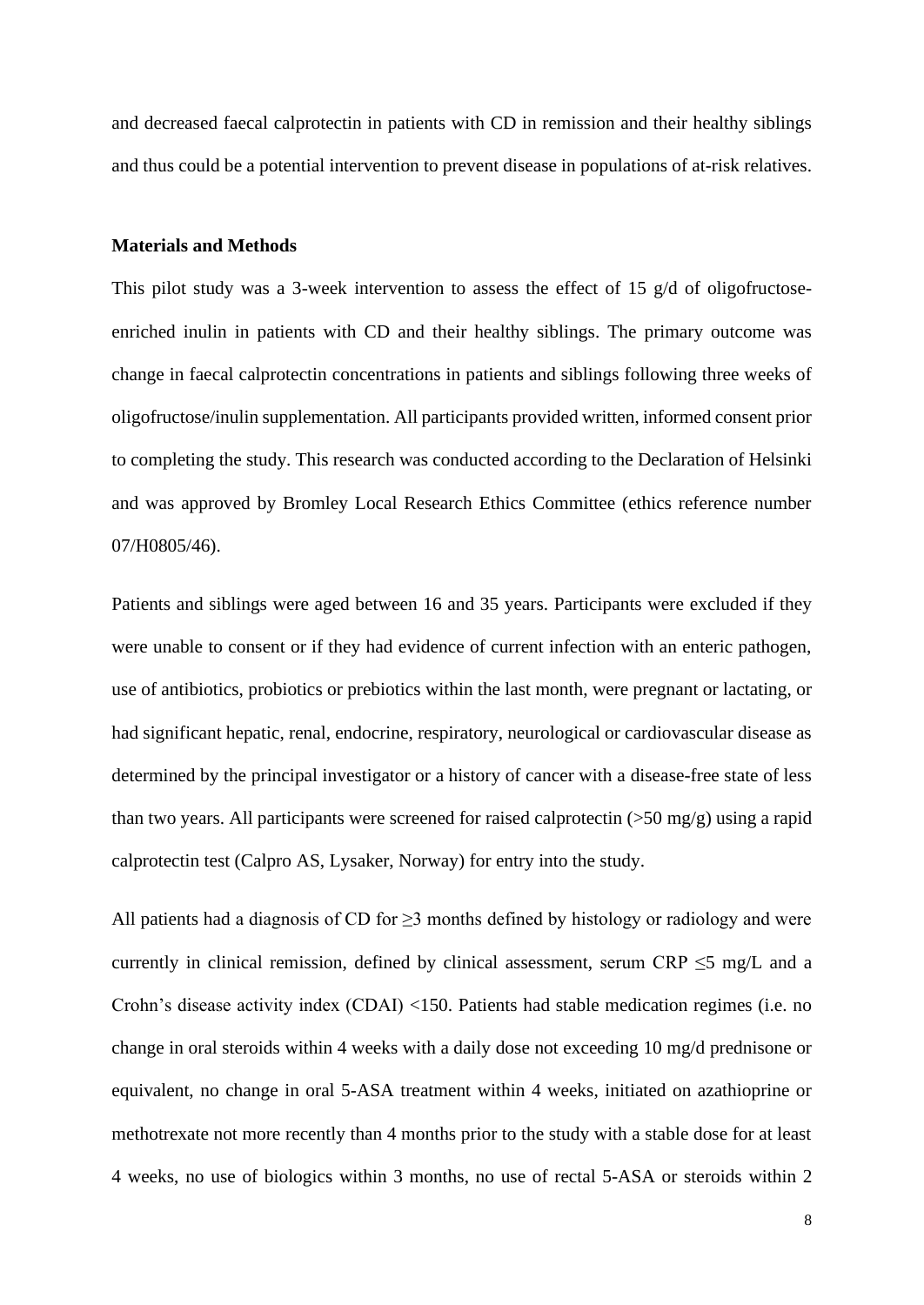weeks and no non-steroidal anti-inflammatory drugs within 2 weeks). Furthermore, patients with imminent need of surgery, short bowel syndrome or purely perianal CD were excluded.

Siblings were also screened to exclude irritable bowel syndrome using Rome III criteria.

### **Study protocol**

All study visits were conducted at the Royal London Hospital, London, UK. A food frequency questionnaire was completed to assess consumption of inulin and oligofructose-containing foods during the preceding week.<sup>[24](#page-33-9)</sup> This food frequency questionnaire has previously been validated against a 7-day semi-weighed food diary and found to be a reliable and reproducible tool for capturing short-term intake of inulin and oligofructose.<sup>[24](#page-33-9)</sup> Participants underwent a limited flexible sigmoidoscopy without prior bowel preparation. Biopsies were taken from noninflamed rectal mucosa and were sent for routine histological analysis to assess inflammatory activity. A faecal specimen was obtained for microbiological analysis and quantification of faecal calprotectin. A 5-h urine collection was performed following non-absorbable sugar dosing to measure intestinal permeability. Blood samples were taken for haematological (full blood count and erythrocyte sedimentation rate) and biochemical (urea, creatinine, electrolytes, liver function tests, CRP) markers, and for peripheral blood T cell analyses (leukocyte subsets and integrin expression).

Patients and their siblings consumed 15 g/d of oligofructose/inulin provided as sachets, (Orafti®Synergy1, BENEO-Orafti, Teinen, Belgium). This was a combination of chicory inulin (degree of polymerisation range 2-60) and oligofructose produced by partial enzymatic hydrolysis of chicory inulin (degree of polymerisation range 2-8), provided in a 50:50 ratio and purity of 90-94%. Participants completed daily symptom diaries during the three-week period and avoided prebiotic and probiotic supplements/foods (a list of example foods to avoid was provided). All participants were contacted weekly during the study period to ensure compliance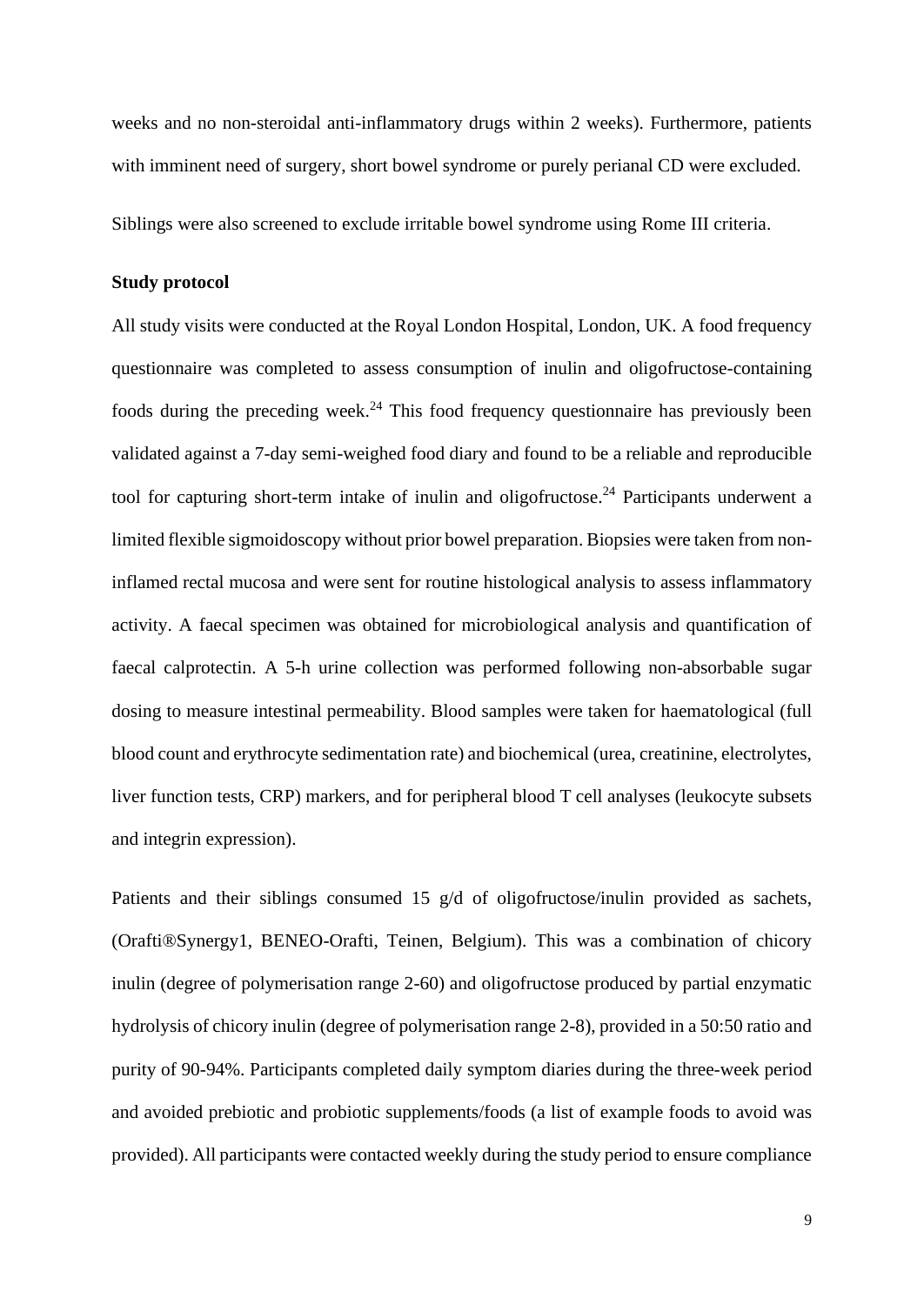and to monitor any side-effects of oligofructose/inulin and for patients, to monitor for symptoms indicative of worsening disease activity or requirement for change in drug prescription.

At the final visit at 3-weeks, symptom diaries were collected, and the food frequency questionnaire was repeated. For patients, disease activity was calculated from the CDAI symptom diary over the preceding 7-days. Faecal, urine and blood samples were collected as at the baseline visit, supplementary figure S1.

#### **Laboratory methods**

#### *Faecal microbiota*

The gut microbiota were analysed using quantitative PCR (qPCR) using primers targeting gene sequences specific for 10 bacterial groups known to comprise the reported microbial signature in CD.<sup>[3,](#page-32-2) [4](#page-32-3)</sup> Faecal microbial DNA extraction was carried out using the FastDNA spin kit for soil and the FastPrep-24 bead homogenizer (MP Biomedicals, Solon, Ohio, USA) following the manufacturer's instructions. A SYBR Green qPCR analysis of faecal microbial DNA was performed as described previously<sup>[25](#page-33-10)</sup> with the following modifications: amplified bacterial 16S rRNA genes served as standard templates as previously described except for *E. coli* primers for which *E. coli* XL1-Blue was used. PCR reactions were performed in quadruplicate using a 7900HT Fast Real-Time PCR machine (Life Technologies). Data were analysed with SDS V.2.4 software (Life Technologies). Faecal water content was measured by lyophilization and concentrations of bacteria expressed as  $log_{10}$  16S rRNA gene copies /gram dry faeces to correct for possible varying water content between patients and siblings. Normalized proportions of bacteria were obtained by dividing specific group quantities by universal quantities. For details of primers and PCR conditions see previous publication.[4](#page-32-3)

### *Faecal calprotectin*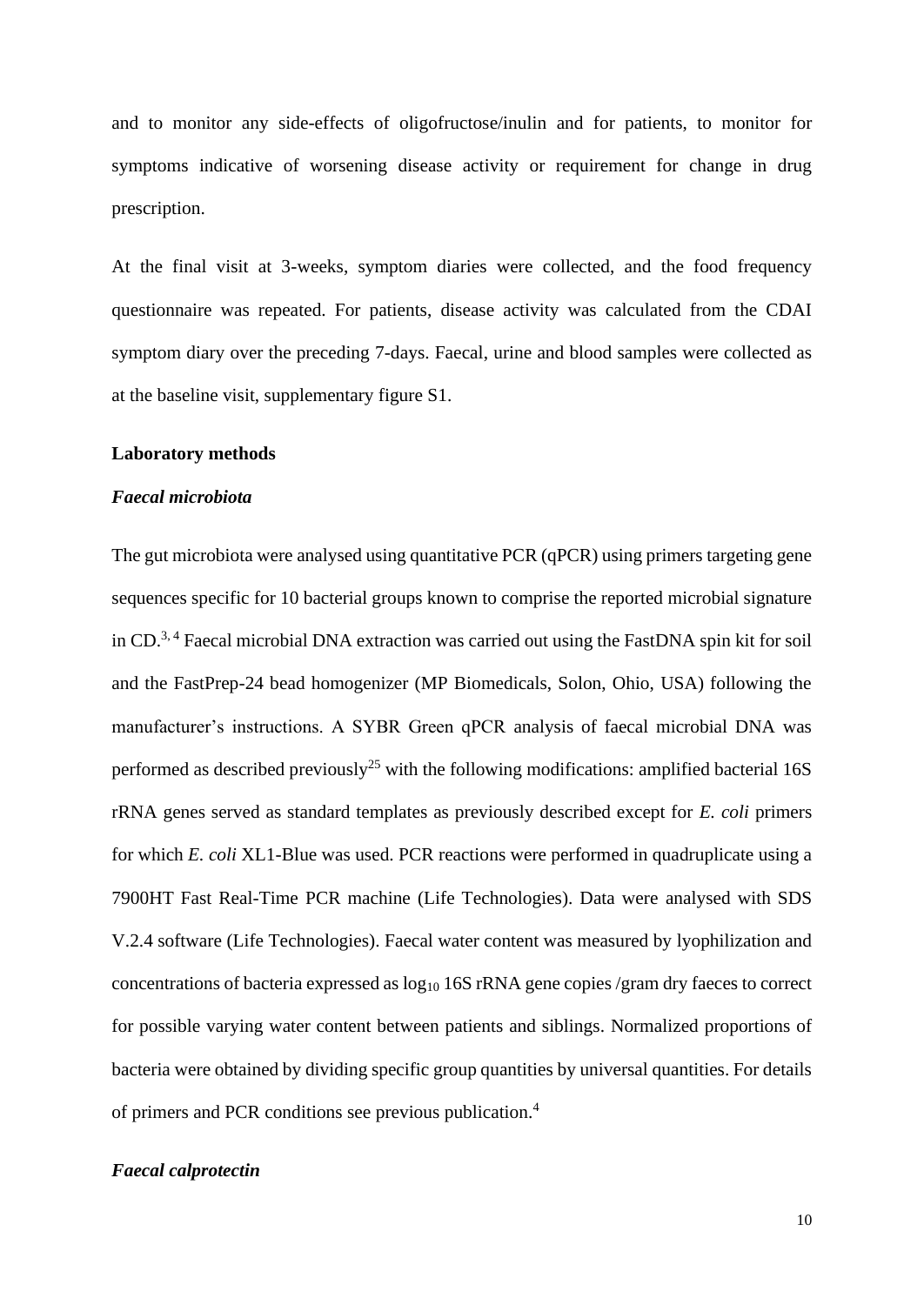Screening calprotectin measurements were performed using a lateral-flow rapid calprotectin test (Calpro AS, Lysaker, Norway). Faecal samples were also transferred on ice before aliquoting and freezing at  $-20^{\circ}$ C for subsequent analysis by ELISA kit (Calpro AS, Lysaker, Norway) according to the manufacturer's instructions using duplicate appropriately diluted samples. Faecal calprotectin concentration was determined relative to standard curves and expressed as μg/g of faeces.

## *Intestinal permeability*

Measurement of intestinal permeability was undertaken using lactulose-rhamnose tests.<sup>[26](#page-33-11)</sup> After overnight fasting, participants consumed 450 mL water containing 5 g lactulose, 2 g mannitol and 1 g L-rhamnose (BCM Specials, Nottingham, UK), followed by a 5 h fasting urine collection. Aliquots from the pooled urine sample were stored at −20°C until analysis. Urinary sugar separation and detection was carried out by liquid chromatography-tandem mass spectrometry. Following microcentrifugation, supernatant was transferred to a LC-2000 platform autosampler (Jasco, Easton, Maryland, USA) and urinary sugars separated by high performance liquid chromatography using an amino column in hydrophilic interaction liquid chromatography mode. Sugars were quantified by electrospray tandem mass spectrometry, using the API 3200 (AB Sciex, Framingham, Massachusetts, USA).

## *Lymphocyte analysis*

Peripheral blood T cell analysis was carried out according to our previously published protocol.[4](#page-32-3) Briefly, whole blood, collected in lithium-heparin Vacutainer tubes (BD Bioscience), was stored at room temperature for  $\leq 4$  h before labelling with fluorescently conjugated monoclonal antibodies to detect T cells (CD3+), naïve (CD45RA<sup>+</sup>) and effector/memory (CD45RA<sup>-</sup>) subsets of CD4 and CD8 T cells. Integrin α4β7 expression was assessed by labelling with anti-β7 (see supplementary methods). Data were acquired using a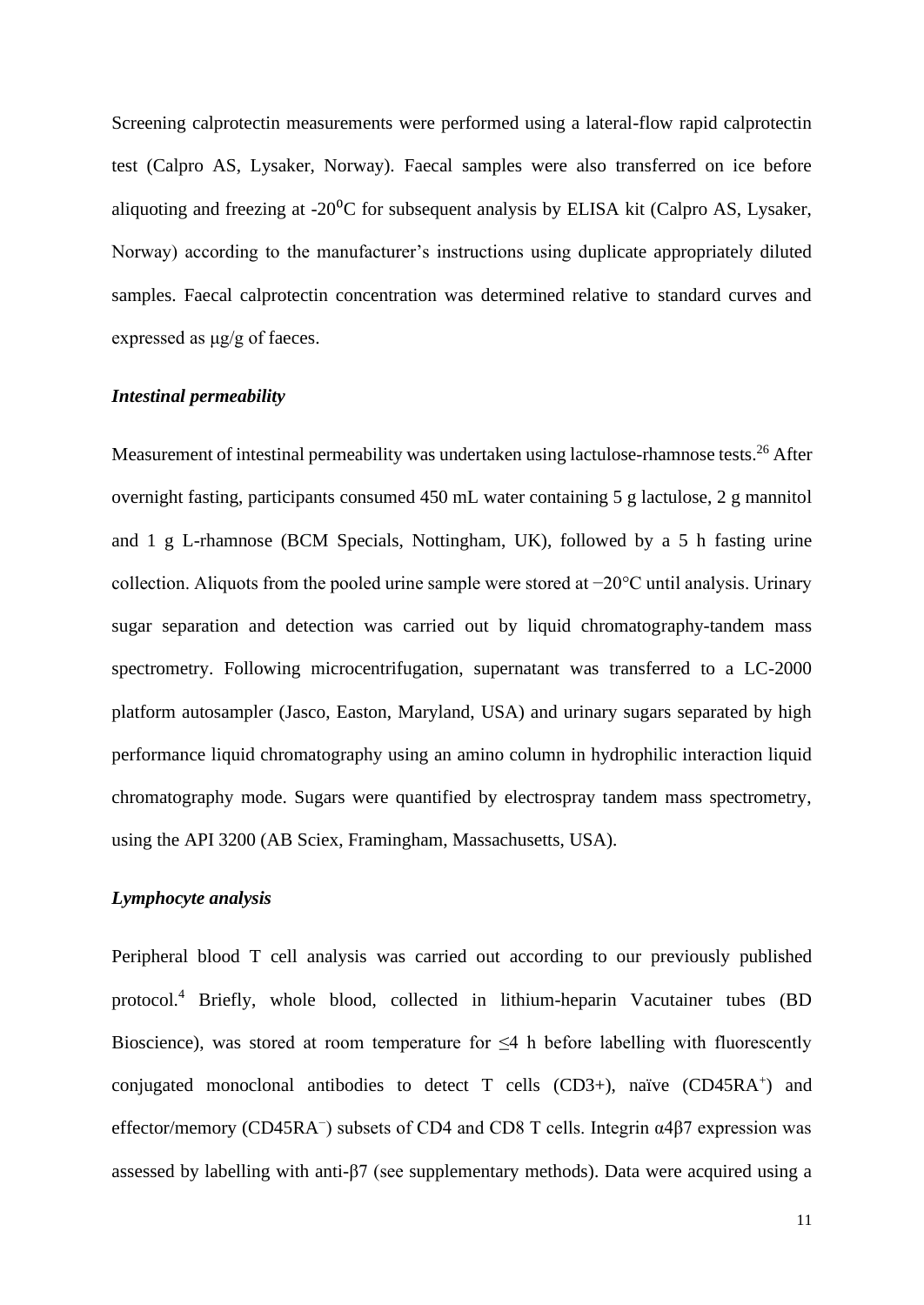LSRII flow cytometer (BD Bioscience) and collected FACSDiva software V.4.1.2 (BD Bioscience) using Flow-Count fluorospheres (Beckman Coulter) for absolute quantitation. Colour compensation was performed offline using Winlist V.6.0 (Verity Software House).

#### *Genotype*

Human DNA was extracted from whole blood using the phenol chloroform-isoamyl alcohol method.<sup>[27](#page-33-12)</sup> Genotyping was performed using the Illumina Infinium Immunochip,  $28$  which includes 70 of the 71 CD disease risk loci described in Franke *et al.*[29](#page-33-14) To increase detection of NOD2 mutations and capture the enhanced risk of NOD2 compound heterozygosity, three NOD2 (rs2066845/ G908R, rs2066844/R702W and rs5743293/3020insC) were individually assessed. Cumulative genotype relative risk (GRR) for each participant was therefore calculated across a total of 72 CD risk loci. A population distribution model of CD risk was generated using the REGENT R program<sup>[30](#page-33-15)</sup> and previously published ORs.<sup>[29](#page-33-14)</sup> Participants were categorized into reduced, average, elevated or high genotypic risk with reference to this model. $31$ 

#### **Statistics**

The primary outcome was the change in faecal calprotectin concentration in patients and siblings following three weeks of oligofructose/inulin supplementation. For patients, an SD for faecal calprotectin of 150 and a difference to detect of 180 µg/g (i.e. reduction from 235 to 55  $\mu$ g/g) and for siblings, a SD for faecal calprotectin of 29 and a difference to detect of 35  $\mu$ g/g (i.e. from 55 to 20  $\mu$ g/g)<sup>[7](#page-32-6)</sup> was used in the power calculation,<sup>7</sup> which indicated that a study size of 9 patients and 9 siblings would be required to be able to reject the null hypothesis with a statistical power of 90% and a significance level of 0.05.

Continuous and categorical variables were compared between patients and siblings using Student's T test and chi-squared test respectively. Where data were not normally distributed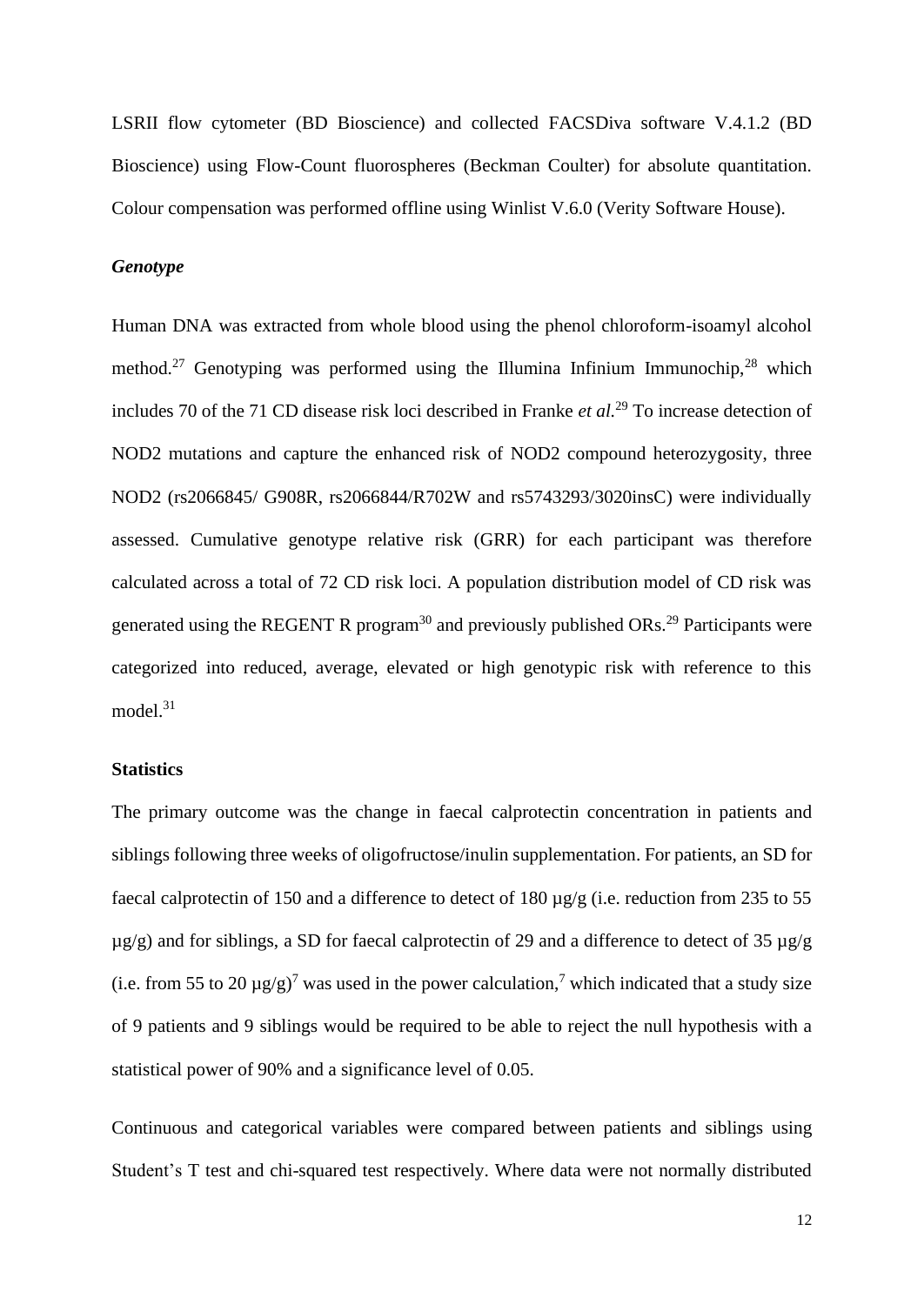(determined by visual inspection data distribution of histograms and by a significant Shapiro-Wilk tests) non-parametric techniques such as Mann-Whitney U test were used. Comparison between two time points within the same group was carried out using a related samples Wilcoxon signed ranks test or paired T test as appropriate. Correlations between continuous variables were assessed using the Pearson correlation coefficient.

#### **Results**

## **Participant characteristics**

In total 19 patients and 14 siblings entered the study (due to technical problems with a rapid calprotectin test 3 patients and 4 siblings were entered into the study with unknown calprotectin), Supplementary figure S2. There were no significant differences in demographics between patients and siblings, nor were there differences in dietary intakes of inulin or oligofructose between groups at baseline or at the end of the intervention**, Table 1**. Eighteen of 19 patients and 11 of 14 siblings underwent flexible sigmoidoscopy. Rectal biopsies in all these participants confirmed normal histology.

#### **Table 1 Participant demographic and clinical data**

|                                       |                                  | Patients  | Siblings  | p-value        |  |
|---------------------------------------|----------------------------------|-----------|-----------|----------------|--|
|                                       |                                  | $(n=19)$  | $(n=14)$  |                |  |
| Age years mean (SD)                   | 27.7(6.9)                        | 25.1(5.1) | $0.245*$  |                |  |
| Males, $n$ $(\%)$                     |                                  | 12(63)    | 8(57)     | $0.727\dagger$ |  |
| Body Mass Index, $kg/m^2$ , mean (SD) |                                  | 25.1(5.0) | 23.5(3.0) | $0.281*$       |  |
|                                       | <b>White British</b>             | 17 (90)   | 13 (93)   |                |  |
| Ethnicity, $n$ $(\%)$                 | Asian/Asian British              | 1(5)      | 0(0)      | $0.672\dagger$ |  |
|                                       | Black British/ mixed black/white | 1(5)      | 1(7)      |                |  |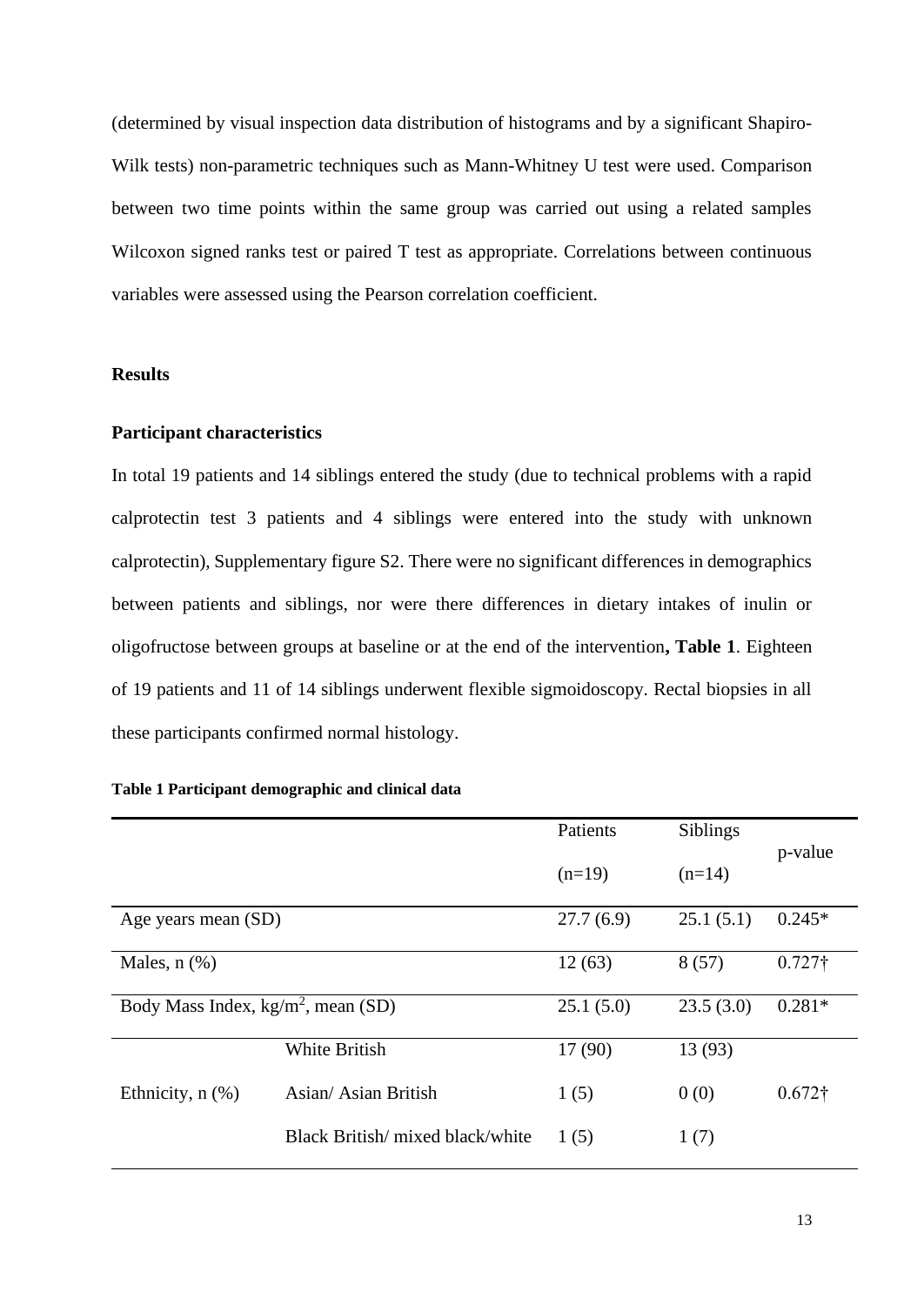| Number of siblings, median (IQR)   | 1(1)                         | 1(1)     | $0.869*$ |                              |  |  |
|------------------------------------|------------------------------|----------|----------|------------------------------|--|--|
|                                    | Never                        | 13 (68)  | 8(57)    |                              |  |  |
| Smoking, n (%)                     | Current                      | 4(21)    | 3(21)    | $0.672\dagger$               |  |  |
|                                    | Previous                     | 2(11)    | 3(21)    |                              |  |  |
|                                    | Reduced                      | 5(26)    | 3(21)    |                              |  |  |
| Genotype category,                 | Average                      | 9(47)    | 9(64)    | $0.422\dagger$               |  |  |
| $n$ (%)                            | Elevated                     | 2(11)    | 2(14)    |                              |  |  |
|                                    | High                         | 3(16)    | 0(0)     |                              |  |  |
| GRR value, mean (SD)               |                              | 2.65     | 1.12     | $0.150^{\ast}$               |  |  |
| Age at diagnosis, n Below 16 years |                              | 8(42)    |          |                              |  |  |
| (% )                               | $16-40$ years                | 11(58)   |          |                              |  |  |
| Disease location, n<br>(% )        | <b>Ileal</b>                 | 6(32)    |          |                              |  |  |
|                                    | Colonic                      | 3(16)    |          |                              |  |  |
|                                    | Ileocolonic                  | 10(53)   |          |                              |  |  |
|                                    | Concomitant upper GI         | 1(5)     |          |                              |  |  |
|                                    | Concomitant perianal disease | 3(16)    |          |                              |  |  |
| Current drug use, n                | ASA                          | 9(47)    |          |                              |  |  |
| (% )                               | Immunosuppressant            | 9(32)    |          |                              |  |  |
| Right hemicolectomy, n (%)         |                              | 9(47)    |          | $\qquad \qquad \blacksquare$ |  |  |
| Small bowel resection, n (%)       |                              | 1(5)     |          |                              |  |  |
| Disease behaviour,                 | Non-stricturing/penetrating  | 10(53)   |          |                              |  |  |
|                                    | Stricturing                  | 4(21)    |          |                              |  |  |
| $n$ (%)                            | Penetrating                  | 5(26)    |          |                              |  |  |
|                                    | Baseline g/d, median (IQR)   | 2.9(4.7) | 3.7(1.8) | $0.585$ ‡                    |  |  |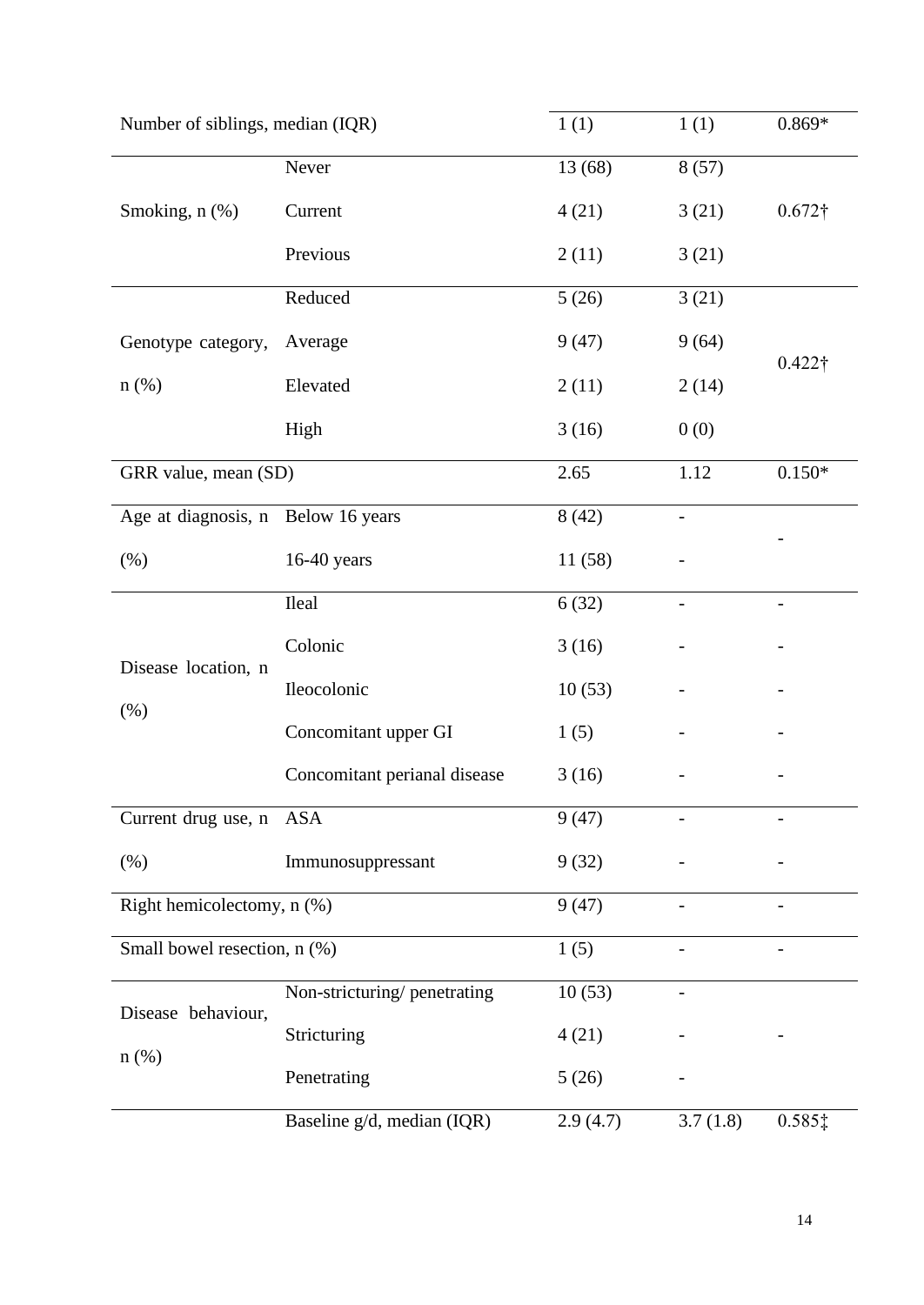| Dietary           | inulin |                                               |          |          | 0.2021 |  |
|-------------------|--------|-----------------------------------------------|----------|----------|--------|--|
| intake            |        | End $g/d$ , median (IQR)                      | 3.3(2.2) | 2.5(1.3) |        |  |
| Dietary           |        | Baseline g/d, median (IQR)                    | 2.9(4.5) | 3.6(2.0) | 0.7161 |  |
|                   |        | oligofructose intake End $g/d$ , median (IQR) | 3.3(2.2) | 2.5(1.3) | 0.1901 |  |
| *Student's T test |        |                                               |          |          |        |  |

†Chi-squared test

‡Mann-Whitney U test

## **Oligofructose/inulin did not impact calprotectin in Crohn's disease or siblings**

Faecal calprotectin as measured by ELISA was raised  $(50 \mu g/g)$  in all patients (19, 100%) at baseline (mean 537 SD 535 µg/g), and values did not significantly change following oligofructose/inulin (mean 974 SD 1318 µg/g, p=0.08), **Figure 1.**



**Figure 1: Faecal calprotectin in patients (n=19) and siblings (n=12) at baseline and following three weeks of oligofructose/inulin supplementation.** Horizontal lines represent the group mean at each time point. Data were not available for 2 siblings. Wilcoxon-signed ranks test.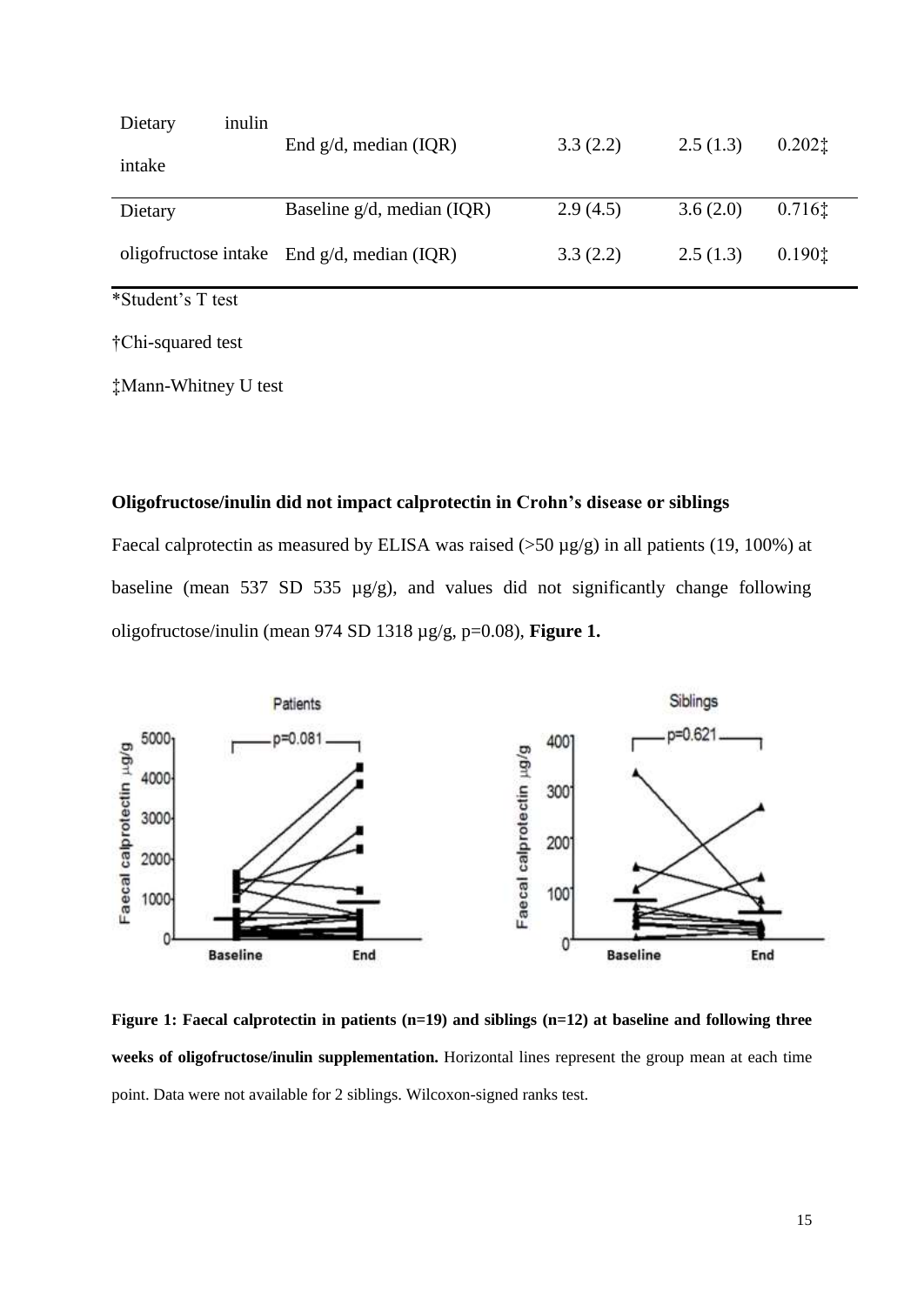Faecal calprotectin was raised at baseline ( $>50\mu$ g/g) in six siblings out of 12 (50%, mean 73 SD 90  $\mu$ g/g, data not available for 2 siblings), but also did not change significantly following oligofructose/inulin supplementation in the group as a whole (mean 58 SD 72  $\mu$ g/g, p=0.62), nor in the subgroup of six siblings with raised calprotectin at baseline (baseline mean 138 SD 112  $\mu$ g/g vs oligofructose/inulin mean 92 SD 97  $\mu$ g/g, p=0.532).

In patients there was no correlation between baseline faecal calprotectin and the change in faecal calprotectin during the study period (Δfaecal calprotectin, median -15 SD 99 µg/g, correlation=0.352, p=0.140). In contrast, there was a significant negative correlation between baseline faecal calprotectin and Δfaecal calprotectin within siblings (Δfaecal calprotectin median 437, SD 1030 µg/g, correlation=-0.715, p=0.009), Supplementary Figure S3.

## **The prebiotic effect of oligofructose/inulin was greater in siblings compared with patients**

In both patients and siblings, concentrations of total Bifidobacteria and *B. longum* increased following oligofructose/inulin, whilst in siblings but not patients, *B. adolescentis* and *Roseburia* spp. also increased, **Table 2, Figure 2**. The concentration of total bacteria and of other bacterial groups and species analysed did not change significantly between baseline and following oligofructose/inulin in either siblings or controls.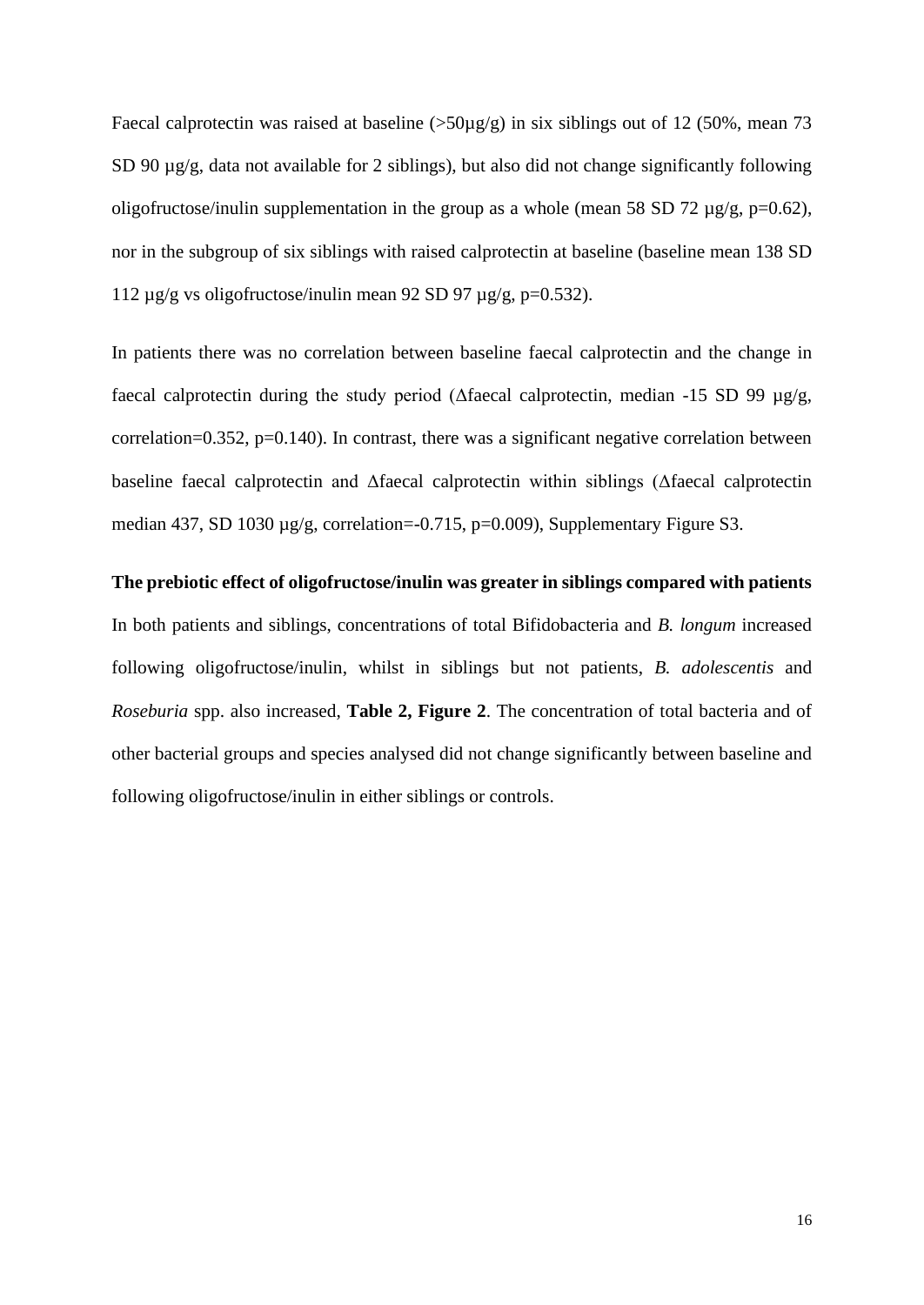**Table 2 Comparison of the concentrations and proportions of gut microbiota between patients at baseline and following three weeks of oligofructose/inulin supplementation, in siblings at baseline and following oligofructose/inulin supplementation, and between patients and siblings at baseline and at the end of the oligofructose/inulin period.** Data were not available for 2 siblings.

|                                                                         | Patients (n=19) |                             |         |                 | Siblings $(n=12)$         |                    |  |                 | P value for patients vs<br>siblings |  |
|-------------------------------------------------------------------------|-----------------|-----------------------------|---------|-----------------|---------------------------|--------------------|--|-----------------|-------------------------------------|--|
|                                                                         | <b>Baseline</b> | Oligofructose<br>$/$ inulin | P value | <b>Baseline</b> | Oligofructose<br>/ inulin | ${\bf P}$<br>value |  | <b>Baseline</b> | Oligofructose<br>/ inulin           |  |
| Concentrations (log <sub>10</sub> 16S rRNA gene copies/g), median (IQR) |                 |                             |         |                 |                           |                    |  |                 |                                     |  |
| Universal                                                               | 10.78(0.61)     | 10.85(0.74)                 | 0.469   | 10.94(0.48)     | 10.83(0.60)               | 0.937              |  | 0.142           | 0.795                               |  |
| Bacteroides-Prevotella                                                  | 8.88 (1.77)     | 9.18(1.93)                  | 0.091   | 10.50(0.92)     | 10.37(1.17)               | 0.530              |  | 0.002           | 0.110                               |  |
| Bifidobacterium                                                         | 9.36(1.96)      | 9.69(1.25)                  | 0.013   | 9.91(0.60)      | 10.25(0.50)               | 0.028              |  | 0.199           | 0.035                               |  |
| B. longum                                                               | 8.97(3.41)      | 9.40(2.14)                  | 0.036   | 9.11(3.48)      | 9.56(2.75)                | 0.008              |  | 0.706           | 0.412                               |  |
| <b>B.</b> adolescentis                                                  | 5.17(4.35)      | 5.16(9.48)                  | 0.831   | 9.00(4.22)      | 9.10(3.84)                | 0.012              |  | 0.106           | 0.007                               |  |
| Roseburia spp.                                                          | 9.25(1.88)      | 8.86 (4.32)                 | 0.198   | 9.33(3.21)      | 9.60(0.77)                | 0.023              |  | 0.815           | 0.053                               |  |
| Faecalibacterium<br>prausnitzii                                         | 7.11(4.33)      | 8.16(4.05)                  | 0.091   | 9.06(5.37)      | 9.26(1.29)                | 0.347              |  | 0.007           | 0.039                               |  |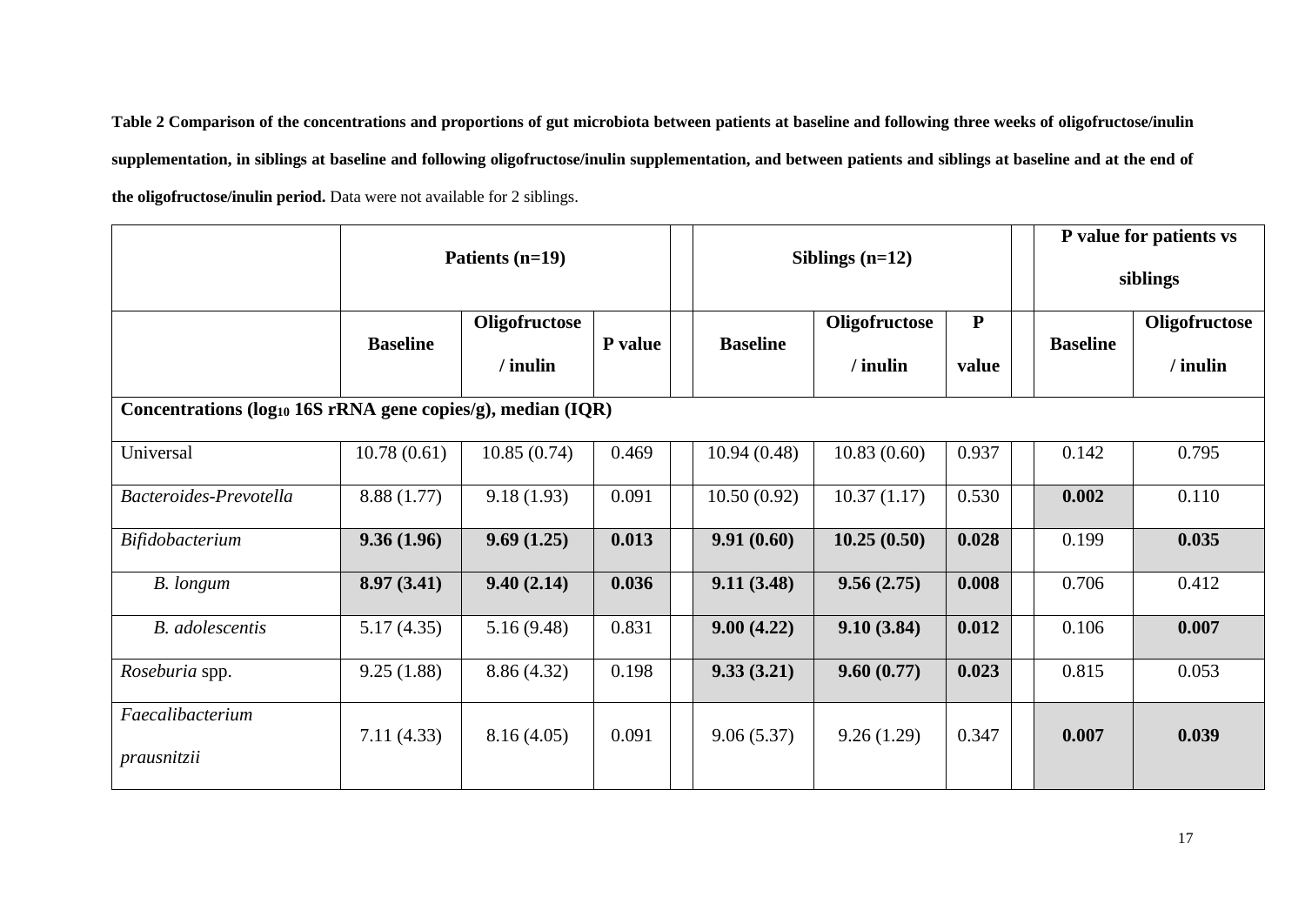| Clostridial cluster XIVa        | 9.90(1.13)    | 10.16(0.70)   | 0.520 |  | 10.15(0.70)   | 9.81(1.17)    | 0.754 | 0.439 | 0.589 |  |
|---------------------------------|---------------|---------------|-------|--|---------------|---------------|-------|-------|-------|--|
| Lactobacillus                   | 5.09(1.31)    | 5.11(2.68)    | 0.260 |  | 5.24(0.70)    | 5.35(0.91)    | 0.754 | 0.653 | 0.562 |  |
| Escherichia coli                | 7.95(2.31)    | 8.41(2.41)    | 0.077 |  | 7.33(1.01)    | 7.36(0.93)    | 0.583 | 0.815 | 0.085 |  |
| Percentage of universal (%)     |               |               |       |  |               |               |       |       |       |  |
| Bacteroides-Prevotella          | 3.96(25.13)   | 5.56(53.11)   | 0.084 |  | 46.99 (62.75) | 29.13 (38.56) | 0.308 | 0.011 | 0.252 |  |
| Bifidobacterium                 | 6.64(12.09)   | 10.53(25.22)  | 0.376 |  | 10.35(15.98)  | 32.53 (37.87) | 0.034 | 0.506 | 0.059 |  |
| B. longum                       | 2.95(6.33)    | 2.74(11.14)   | 0.421 |  | 1.32(10.26)   | 4.83(8.73)    | 0.060 | 0.843 | 0.704 |  |
| <b>B.</b> adolescentis          | 0.00(1.15)    | 0.00(2.55)    | 0.795 |  | 1.34(3.19)    | 3.96 (10.46)  | 0.008 | 0.152 | 0.006 |  |
| Roseburia spp.                  | 5.58 (10.89)  | 0.85(7.06)    | 0.147 |  | 3.12(6.14)    | 6.08(7.82)    | 0.023 | 0.321 | 0.028 |  |
| Faecalibacterium<br>prausnitzii | 0.04(3.16)    | 0.53(2.49)    | 0.126 |  | 1.48(5.73)    | 3.51(4.68)    | 0.272 | 0.035 | 0.016 |  |
| Clostridial cluster XIVa        | 17.82 (31.54) | 17.59 (11.50) | 0.334 |  | 17.55 (27.98) | 12.62 (16.28) | 0.308 | 0.957 | 0.177 |  |
| Lactobacillus                   | 0.00(0.00)    | 0.00(0.02)    | 0.159 |  | 0.00(0.00)    | 0.00(0.00)    | 0.875 | 0.900 | 0.734 |  |
| Escherichia coli                | 0.12(2.84)    | 0.70(5.46)    | 0.159 |  | 0.05(0.29)    | 0.06(0.06)    | 0.480 | 0.212 | 0.164 |  |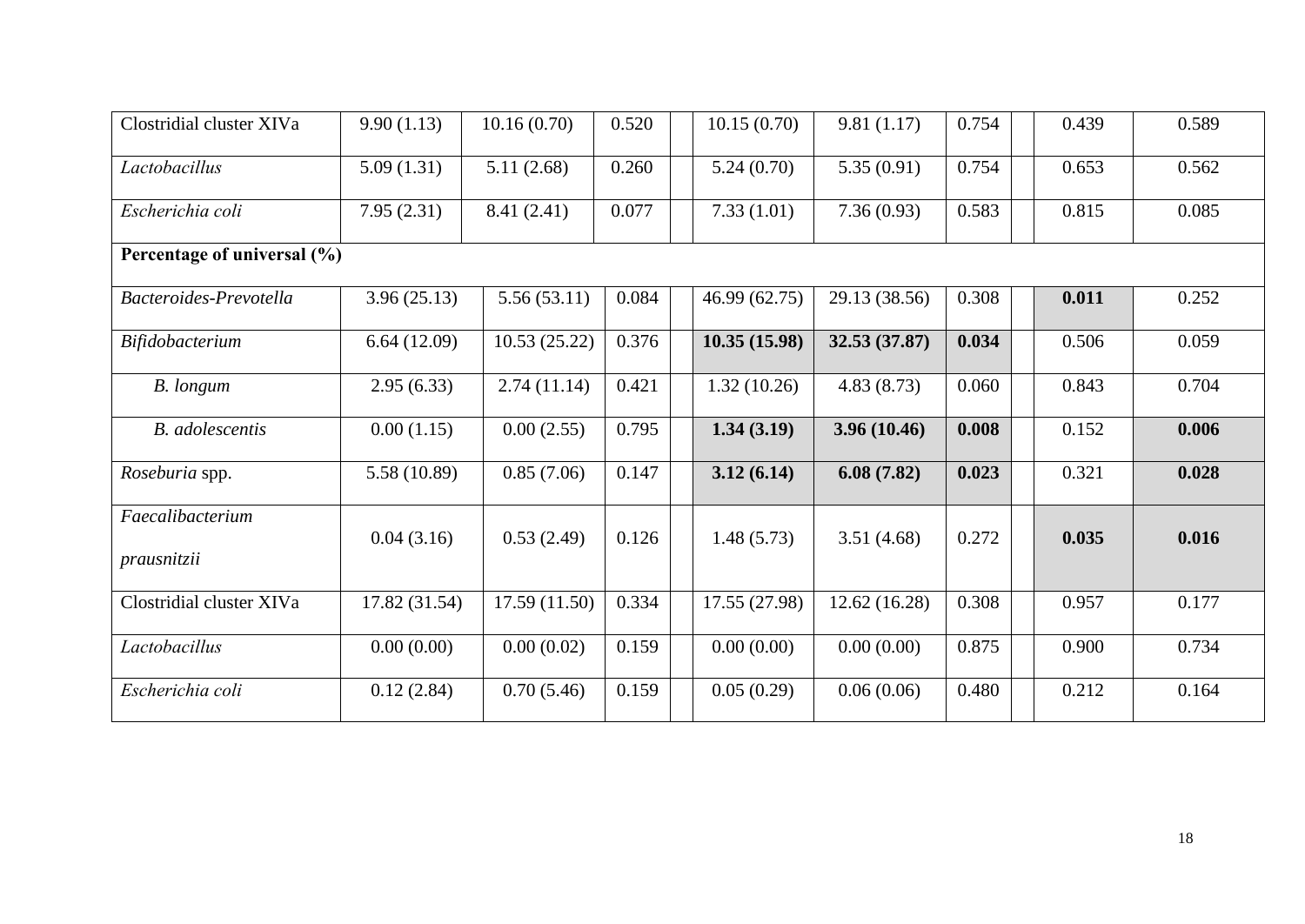Figure 2: Change in concentration of bacteria from baseline (B) to the end of oligofructose/inulin supplementation (E) in patients (top row, n=19) and siblings **(bottom row, n=12).** Bacterial groups that were measured but were not significantly different between baseline and the end of the oligofructose/inulin intervention period are not shown. Data were not available for two siblings. Wilcoxon signed ranks tests.

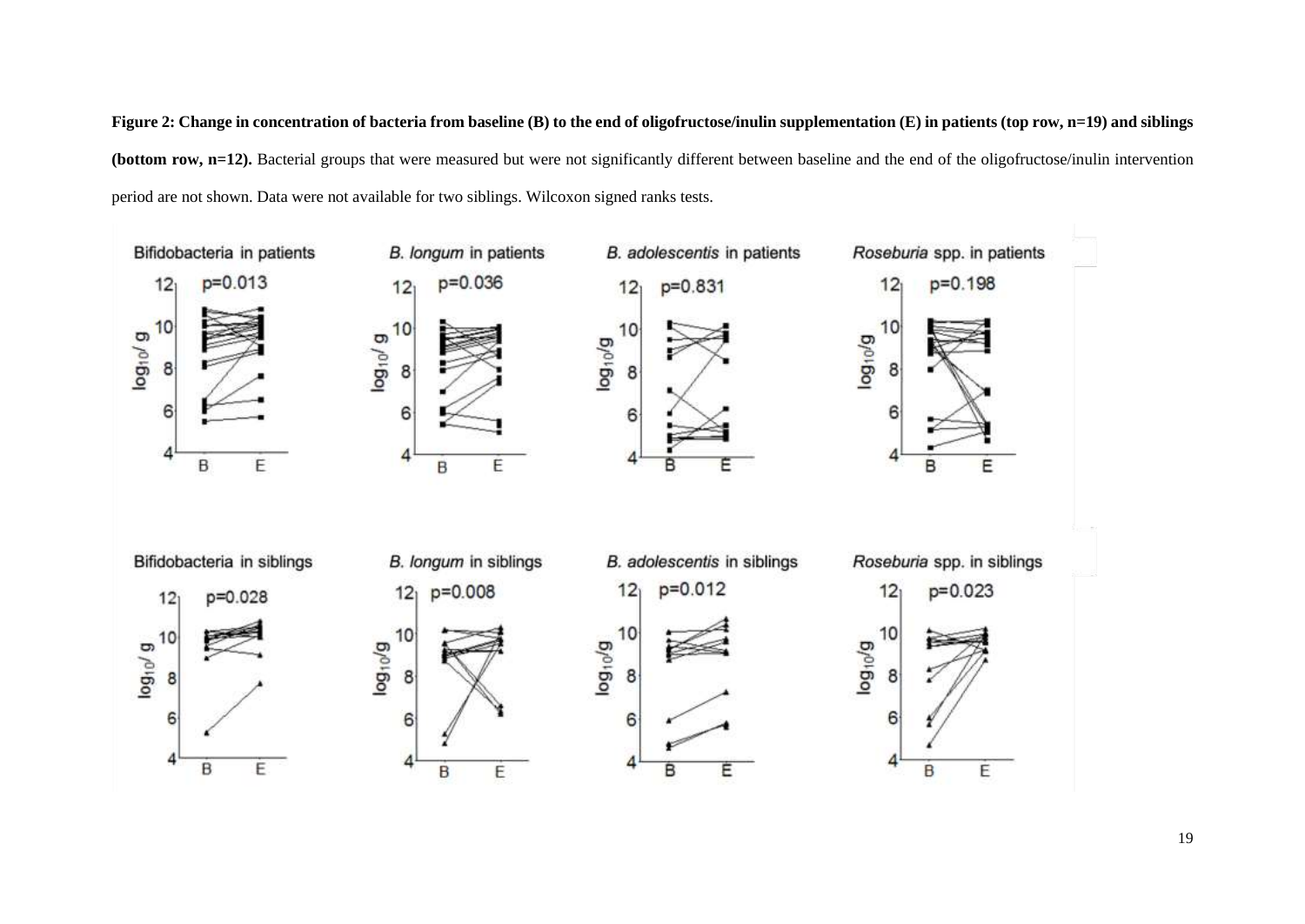At baseline there was no significant difference in concentrations or proportions of any of the Bifidobacteria species between patients and siblings. However, following oligofructose/inulin supplementation, siblings had significantly greater concentrations and proportions of Bifidobacteria and subspecies as well as the proportion of *Roseburia* spp. compared with patients, **Table 2**. Siblings had a significantly greater change compared with patients in proportions of Bifidobacteria (+14.6% vs. +0.4%, p=0.028), *B. adolescentis* (+1.1% vs. 0.0% p=0.006) and *Roseburia* spp. (+1.5% vs. -0.1% p=0.004), following oligofructose/inulin supplementation **Figure 3**.



**Figure 3 Box and whisker plot depicting the percentage point change in proportions of bacteria in patients (n=19) and siblings (n=12) from baseline and following three weeks of oligofructose/inulin supplementation.** Data were not available for 2 siblings. Boxes represent the 25th and 75th centiles and the horizontal lines within the boxes are the medians. The whiskers delineate the maximum and minimum values. Mann-Whitney-U test.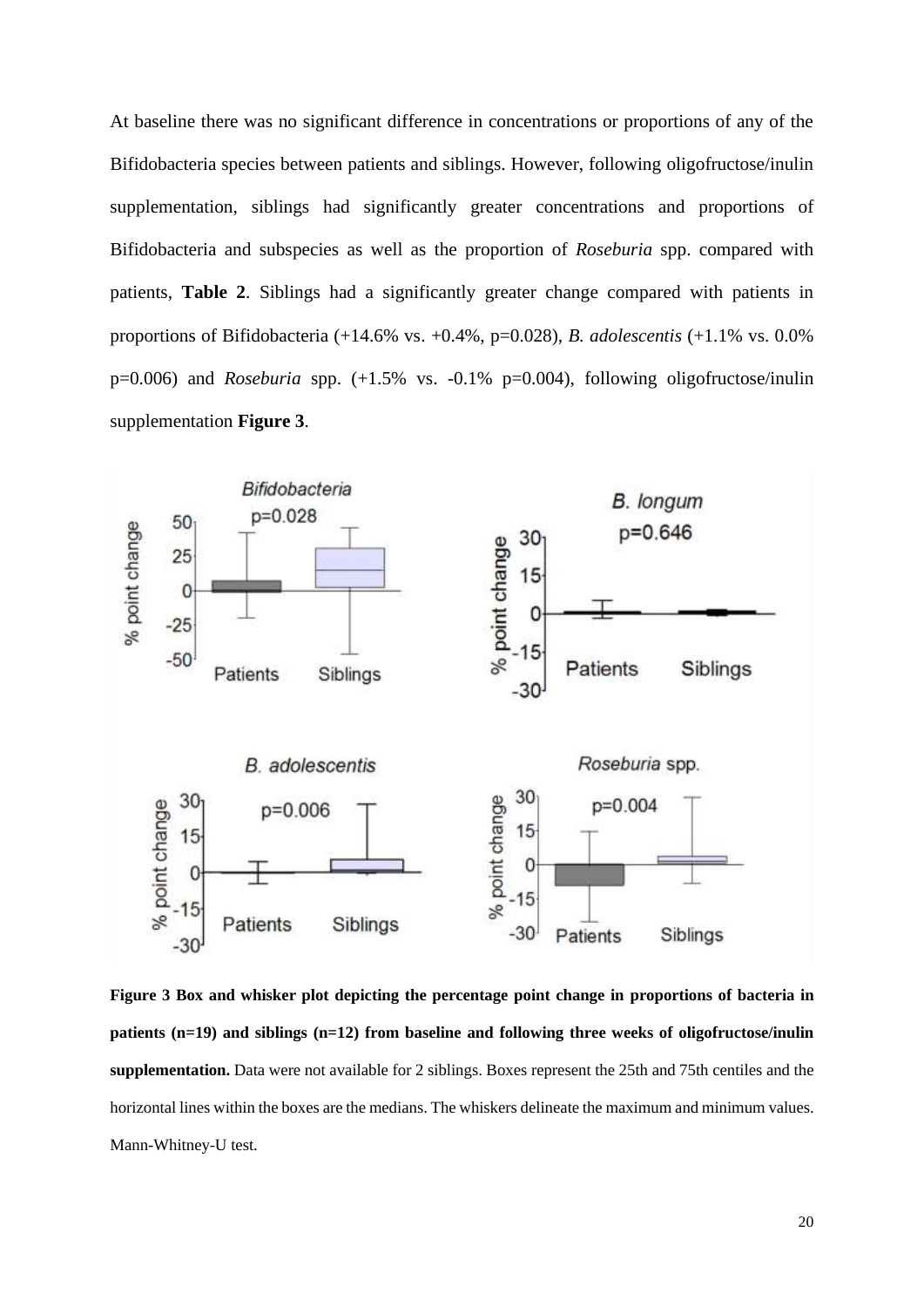The magnitude of the prebiotic effect was associated with baseline microbiota concentrations for some species. There was a significant negative correlation between baseline concentration of *Bifidobacteria* and the change in *Bifidobacteria* and between baseline concentrations of *B. longum* and the change in concentration of *B. longum* following oligofructose/inulin in both patients and siblings. In addition, baseline concentrations of *B. adolescentis* negatively correlated with the change in *B. adolescentis* and baseline concentrations of *Roseburia* spp. with the change in *Roseburia* spp. in siblings but not patients. For each analysis the slope of the correlation coefficient was greater for siblings than patients. However, there was no correlation in baseline concentrations of *F. prausnitzii* and change in *F. prausnitzii* concentrations following oligofructose/inulin, supplementary table S1.

# **Blood CD3<sup>+</sup>T cell frequency reduced following oligofructose/inulin in siblings but not in Crohn's disease**

The frequency of CD3<sup>+</sup> T cells was not changed in patients between baseline (mean 1,010,411, SD 551 584 cells ml<sup>-1</sup> blood) and following oligofructose/inulin supplementation (mean, 1,059,938, SD 724,583 cells  $ml^{-1}$  blood,  $p=0.565$ ). However, in siblings there was a significant fall in CD3<sup>+</sup> T cells between the two time points (mean 1,591,879, SD 410,370 cells ml<sup>-1</sup> blood vs mean 1,295,645 SD 137,488 cells ml<sup>-1</sup> blood, p=0.03), **Figure 4**. Other T cell factors such as the relative proportion of  $CD4^+$  and  $CD8^+$  T cells, the proportion of memory T cells, the proportion of T cell subtypes that expressed β7 integrin and T cell expression of the CD69 activation marker were not altered by oligofructose/inulin supplementation.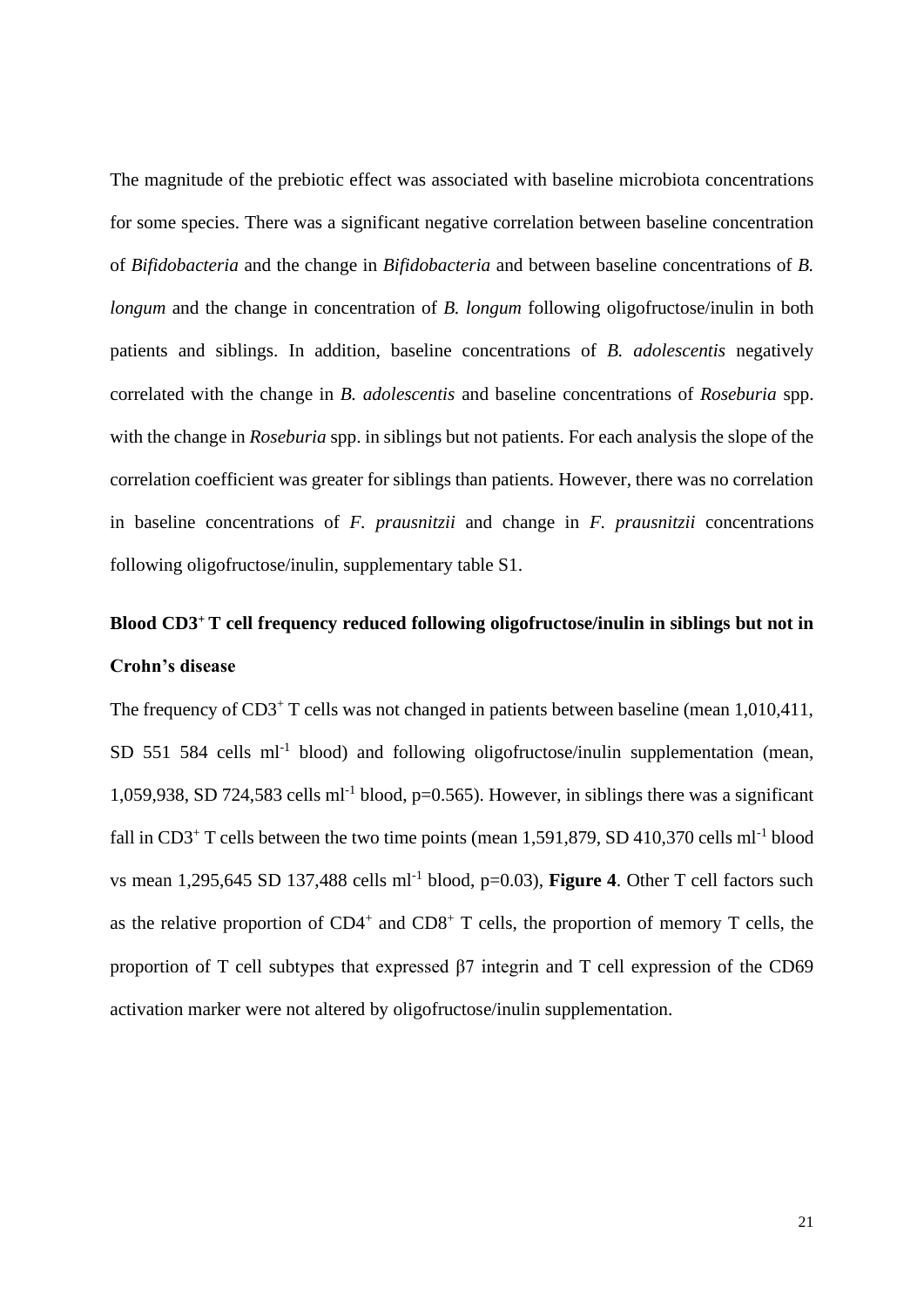

**Figure 4: Frequency of CD3+ T cells between baseline and following three weeks of oligofructose/inulin supplementation in patients (n=19) and siblings (n=13).** Horizontal lines represent the group mean at each time point. Data were not available for one sibling. Paired samples t-test.

## **Prebiotic effect was associated with alterations in blood T cell phenotype**

In patients there were no correlations between the change in concentrations or proportions of any bacterial species with the change in the frequency of T cells. In siblings the change in proportion of *B. adolescentis* (median 0.54, IQR 8.6 %p) was significantly negatively correlated with the change in frequency of T cells (median  $-305,605$ , IQR 660,122 cells ml<sup>-1</sup>, Pearson's R 0.673, p=0.023). The change in other bacterial concentrations was not correlated with the change in the frequency of T cells.

# **Intestinal permeability improved after oligofructose/inulin in Crohn's disease but not in siblings**

Baseline intestinal permeability was significantly higher in patients compared with siblings (urinary lactulose-rhamnose ratio median 0.066 IQR 0.092 vs median 0.038 IQR 0.039, p=0.025). However, after 3 weeks oligofructose/inulin supplementation intestinal permeability was not significantly different between patients and siblings (median 0.041 IQR 0.038 vs median 0.038 IQR 0.037, p=0.630).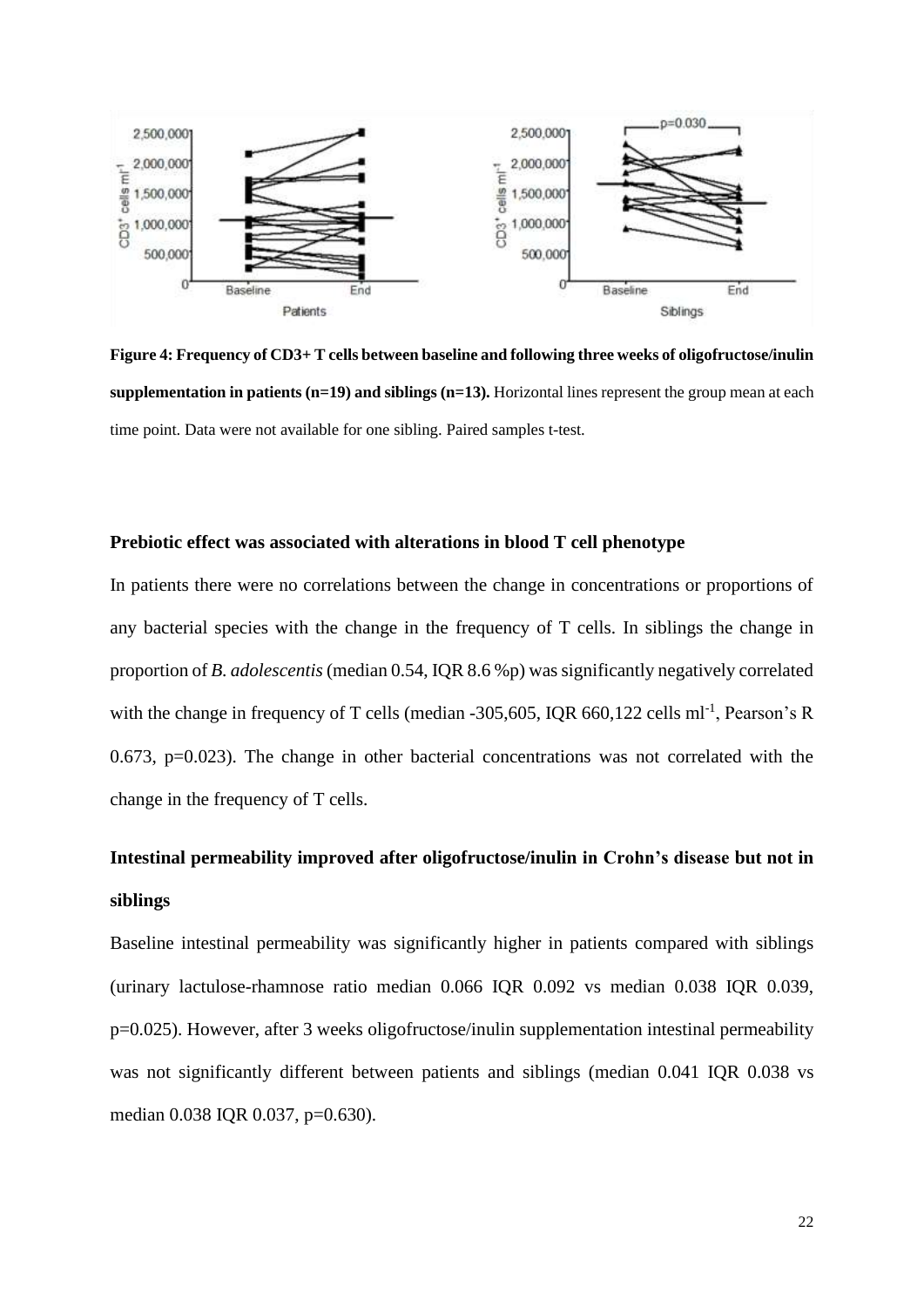There was a significant reduction in intestinal permeability between baseline and following oligofructose/inulin supplementation in patients (urinary lactulose-rhamnose ratio from median 0.066, IQR 0.092 to median 0.041, IQR 0.038, p=0.049) but not in siblings (from median 0.038 IQR 0.039 to 0.032 IQR 0.033, p=0.583). This change was most significant in the 16 patients with ileal involvement, in whom intestinal permeability decreased significantly (from median 0.067, IQR 0.100 to median 0.038, IQR 0.037, p=0.009) whereas there was no change in the 3 patients with colonic CD, (from median 0.031, IQR N/A to median 0.1 IQR N/A, p=0.109).

# **No relationship between demographic, genetic and disease characteristics and the response to oligofructose/inulin**

There was no association between smoking status, ethnicity, body mass index, age, previous surgery or immunosuppressant use with responses to oligofructose/inulin in terms of changes from baseline in: intestinal permeability; faecal calprotectin; blood T cells; or concentrations and proportions of *Bifidobacteria*, *Bifidobacteria* subspecies and *Roseburia* spp. There was no difference in the responses to oligofructose/inulin between participants categorized as elevated/high GRR compared with those categorized as average/ reduced GRR. There were no significant differences in response to oligofructose/inulin between males and females, except for the proportion of *Roseburia* spp. The change in proportion of *Roseburia* spp. (Δ*Roseburia spp.* proportions) was significantly lower males was (median 0% points, IQR 10%) than in females (median 1% points, IQR 4%, p=0.026). The proportions of *Roseburia* spp. at baseline did not differ between males (median 4%, IQR 11%) and females (median 6%, IQR 8%,  $p=0.768$ ).

### **Disease activity and safety and tolerability of oligofructose/inulin**

In patients, there was no significant difference in CDAI for the week preceding baseline (mean 65, SD 44) and the final week of oligofructose/inulin supplementation (71, SD 69, p=0.715).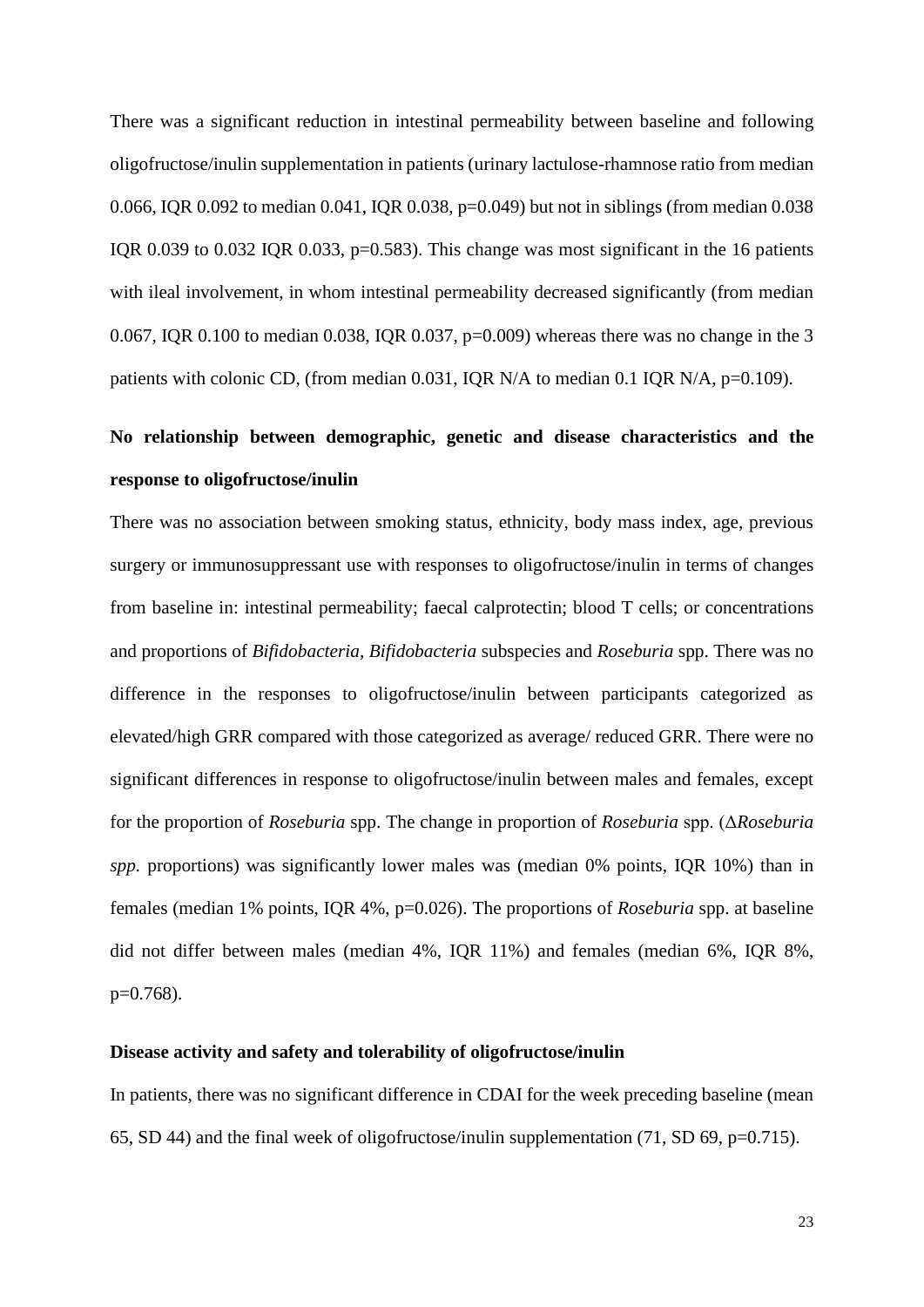One adverse event occurred in the patient group and none in the sibling group. The adverse event was a flare of CD in a 31-year-old male patient with ileal CD with baseline CDAI 51 and serum CRP  $\leq$ 5 mg/L, but whose baseline faecal calprotectin was considerably raised 1016 µg/g. At the end of the 3-week oligofructose/inulin supplementation the patient's CDAI had risen to 222, CRP was 13 mg/L and faecal calprotectin had further risen to 3869 µg/g. The patient's symptoms and clinical parameters normalized with conventional treatment (oral prednisolone and azathioprine). As the patient reported the flare on the final day of oligofructose/inulin supplementation, they were not withdrawn from the study. No participant was withdrawn from the study due to side-effects associated with the oligofructose/inulin supplementation.

#### **Discussion**

This pilot study is the first to determine the effect of oligofructose/inulin on markers of CD activity in patients with inactive CD and on markers of risk of future CD in their unaffected siblings. Moreover, this is the first study to capture multiple dimensions of the response to oligofructose/inulin in humans, including microbiological and immunological responses as well as changes in intestinal permeability and faecal calprotectin. Oligofructose/inulin did not impact on faecal calprotectin in patients or siblings; however healthy siblings showed an enhanced prebiotic response to oligofructose/inulin compared with their CD siblings who were all in clinical remission. Healthy siblings also experienced a reduction in blood T cell numbers. Oligofructose/inulin in this dose was safe and well-tolerated.

Currently there are several reported and ongoing studies aiming to identify markers of risk of CD onset. The GEM (Genetic Environmental Microbial) project is a large prospective cohort and has recently reported (in abstract form) that calprotectin in healthy first-degree relatives of CD patients predicts future risk of CD.[12](#page-32-14) These data, in turn motivate the search for interventions to reduce that risk. Prebiotics provide an intervention that impacts gut microbiota,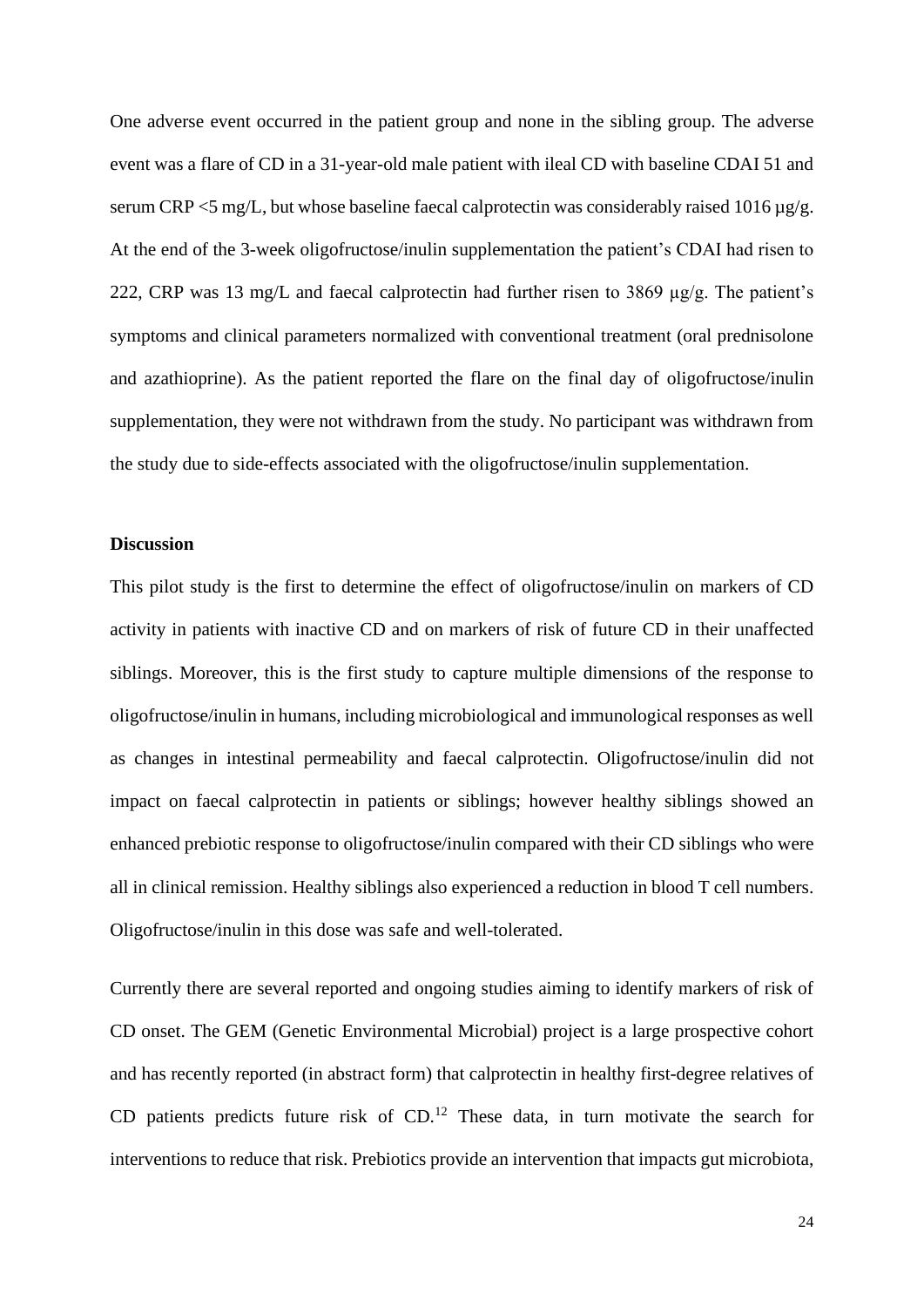which is a key factor in CD pathogenesis, in a way that is inexpensive, well tolerated, $32$  free from major side-effects and acceptable to patients<sup>[33](#page-34-1)</sup> and their families. However, in this pilot study we did not demonstrate an effect of oligofructose/inulin on faecal calprotectin in patients with inactive CD and in healthy siblings. Thus, despite the important results reported by Lee *et al.*, [12](#page-32-14) there is as yet no proven intervention that can modify calprotectin as a marker of CD risk.

Interestingly, there was a non-significant trend towards an increase in calprotectin in patients after oligofructose/inulin supplementation that was not apparent in the siblings. This trend implies divergent responses to prebiotics in IBD patients compared with healthy people. If this were confirmed in other cohorts it would have important implications for the implementation of prebiotics which may be investigated as primary prevention but potentially detrimental as treatment. Moreover, fermentable carbohydrates are associated with exacerbation of functional gastrointestinal symptoms in patients with IBD.<sup>[34](#page-34-2)</sup> It may be that these functional effects are also associated with an exacerbation in inflammation, and indeed the authors reported increased faecal calprotectin after ingestion of fermentable carbohydrates including inulin-type fructans. [34](#page-34-2)

The current study demonstrated a less pronounced prebiotic effect in patients with inactive CD compared with their siblings. This limited effect in inactive CD is in contrast to the lack of prebiotic effect previously shown with the same dose of inulin/oligofructose in patients with active  $CD<sup>21</sup>$  $CD<sup>21</sup>$  $CD<sup>21</sup>$  Taken together these data indicate that the prebiotic response to oligofructose/inulin is absent in active CD, attenuated in inactive CD, significantly greater in at-risk siblings of CD patients and greatest in healthy subjects. [35](#page-34-3) It may therefore be speculated that CD, particularly when active, limits the prebiotic effect of oligofructose/inulin. Thus, the therapeutic potential of prebiotics may be limited where inflammation is established, and intestinal damage has already occurred. In keeping with previous studies, the baseline abundance of bacteria significantly determined the prebiotic response and it may be that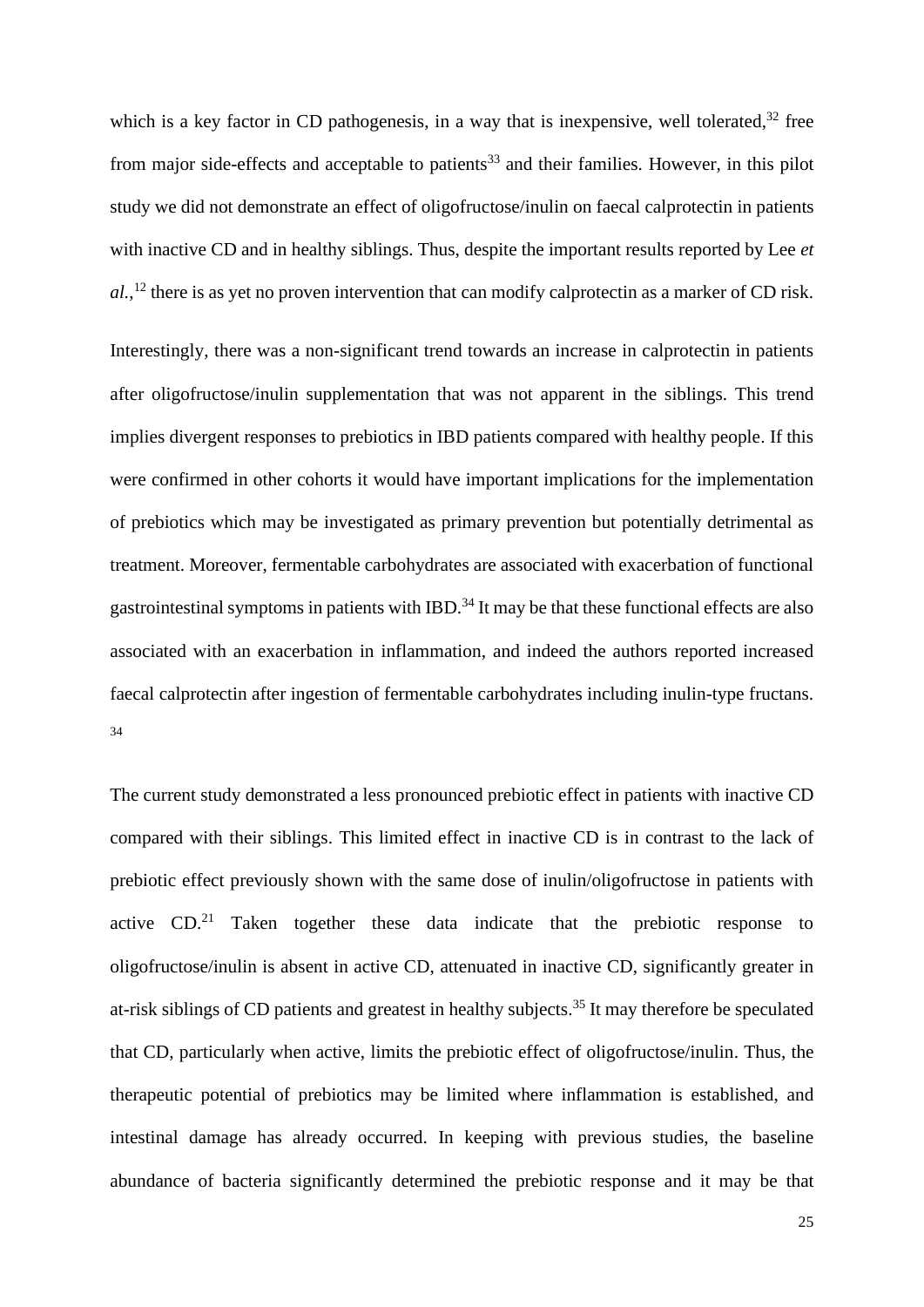inflammation-driven alterations to the microbiota determine the prebiotic capacity of oligofructose/inulin. Alternatively, the inflamed gut may present a milieu disadvantageous to specific species. For example, patients with CD have been shown to have lower colonic  $pH^{36-}$  $pH^{36-}$  $pH^{36-}$ <sup>39</sup> which may inhibit complete fermentation of oligofructose/inulin and attenuate the selective benefit afforded to bacteria such as *Roseburia* spp. or *F. prausnitzii* that can exploit such oligosaccharides and produce anti-inflammatory metabolites such as butyrate.<sup>[40,](#page-34-5) [41](#page-34-6)</sup> Bacteria converting lactate produced by Bifidobacteria into butyrate are also likely to be adversely affected by lower colonic  $pH.<sup>42</sup>$  $pH.<sup>42</sup>$  $pH.<sup>42</sup>$ 

The bacteria that were stimulated by oligofructose/inulin ingestion may have anti-inflammatory properties<sup>[43](#page-34-8)</sup> and as such would be predicted to be beneficial in IBD and in those at risk of IBD. For example, *Roseburia* spp. have been associated with reductions in colonic inflammatory macrophages and Th17 cells and downregulating IL-6 and STAT3 expression<sup>[44](#page-34-9)</sup> and abundance of *Roseburia* spp. was predictive of response to the anti-integrin vedolizumab in both CD and ulcerative colitis. [45](#page-34-10) Furthermore, in patients with ulcerative colitis, administration of *B. longum* with oligofructose/inulin (a symbiotic formulation) was associated with reductions in mRNA levels of human beta defensins 2, 3 and 4, as well as TNF-α and IL-1α. In addition, low *F. prausnitzii* has been associated with early recurrence of CD<sup>[46](#page-34-11)</sup> and to predict relapse following withdrawal of anti-TNF treatment in patients in the STORI cohort.<sup>[47](#page-34-12)</sup> In contrast, the patients in the current study also showed a non-significant increase in pro-inflammatory *E. coli*, a trend which was also seen (to a lesser extent) in siblings. Thus, prebiotics such as oligofructose/inulin may have the potential to stimulate bacteria with anti-inflammatory effects and these effects may be different between those with risk of IBD and those with established IBD.

Following oligofructose/inulin supplementation, blood T cell frequency significantly decreased in siblings but not in patients. Moreover, the decrease in blood T cell frequencies correlated with the change in *B. adolescentis* concentration. Specific components of the gut microbiota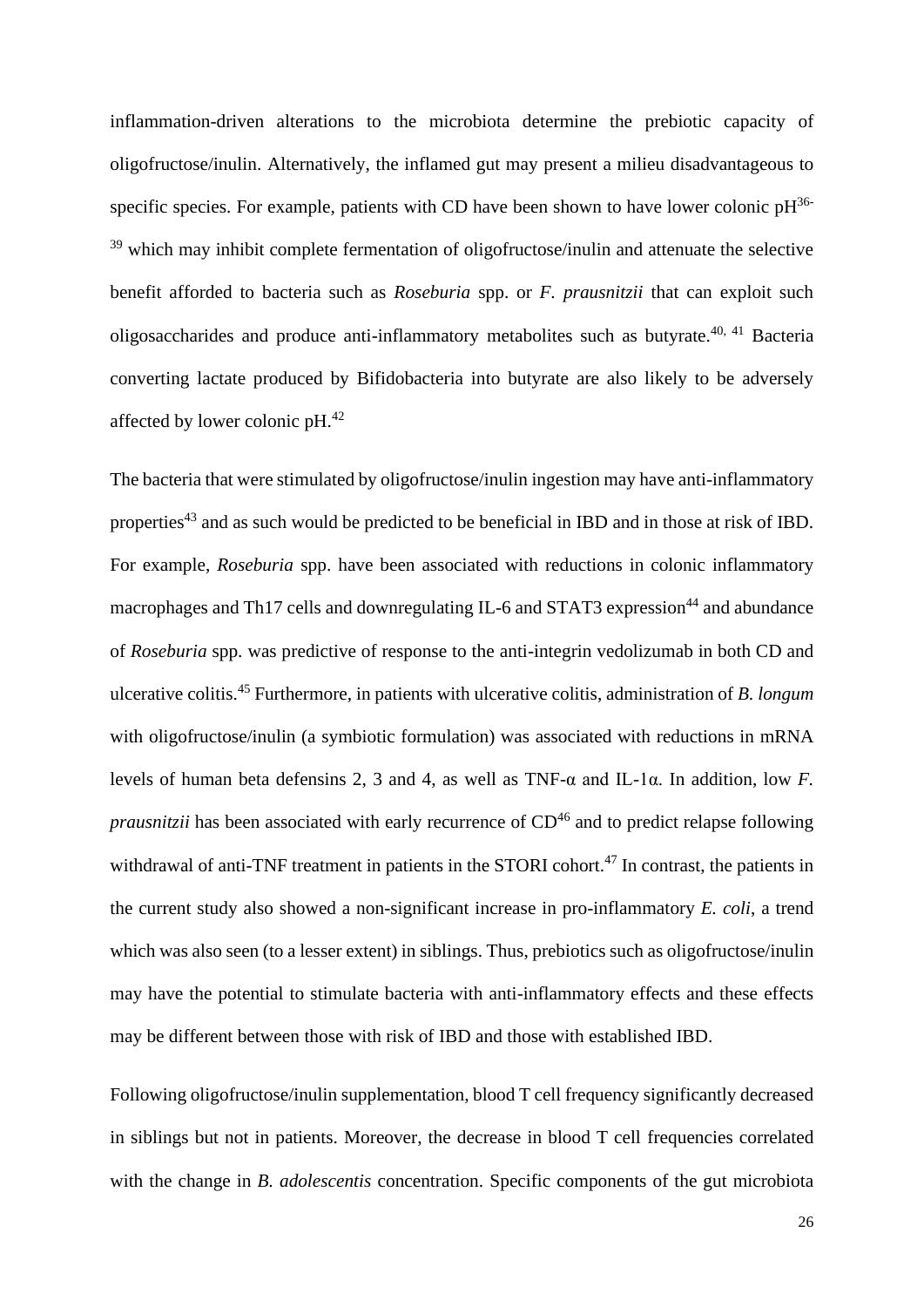may elicit greater immune responses as evidenced by enhanced IgA coating.<sup>[48](#page-35-0)</sup> It may be that prebiotics have the capacity to shift the gut microbiota composition toward less immuneprovoking species, which could attenuate inflammatory responses. Such changes in gut microbiota composition may lead to increased recruitment or greater retention of gut homing T cells into intestinal tissues, leading to a reduction in this population in the periphery. It has previously been demonstrated that both CD and the at-risk sibling phenotype are associated with reduced blood T cell frequency, mostly dependent on naïve CD[4](#page-32-15)<sup>+</sup>T cell lymphopaenia.<sup>4</sup> However, in the current study it was not possible to demonstrate differences in these specific T cell subsets, possibly due to an inadequate sample size.

In the current study a reduction in intestinal permeability after oligofructose/inulin was seen in patients with CD, particularly in ileal CD, however intestinal permeability remained stable in siblings. The reduction in intestinal permeability after oligofructose/inulin was greatest in individuals (mostly patients) with high intestinal permeability at baseline, who also had attenuated prebiotic effect. This may indicate that the effect of oligofructose/inulin on intestinal permeability occurs independently of the prebiotic effect. In animal models of intestinal inflammation, oligofructose was associated with reductions in intestinal permeability.<sup>[14](#page-32-16)</sup> Previous studies of prebiotics in healthy humans<sup>[49](#page-35-1)</sup> and a variety of non-IBD patients<sup>[50-52](#page-35-2)</sup> have shown variable effects of prebiotics on intestinal permeability. A possible explanation of this variability is that the phenotype of increased intestinal permeability may only be apparent in healthy individuals after exposure to environmental or dietary triggers. In one study the increased intestinal permeability phenotype in relatives was only apparent after ingestion of non-steroidal anti-inflammatory drugs.<sup>[53](#page-35-3)</sup> Interestingly a recent study in healthy volunteers has indicated that *Bifidobacterium breve Bif195* can prevent intestinal injury caused by ingestion of acetylsalicylic acid,<sup>[54](#page-35-4)</sup> indicating a possible role for prebiotics to strengthen the resilience of the intestine against environmental insults. Whether prebiotics exert their effect on intestinal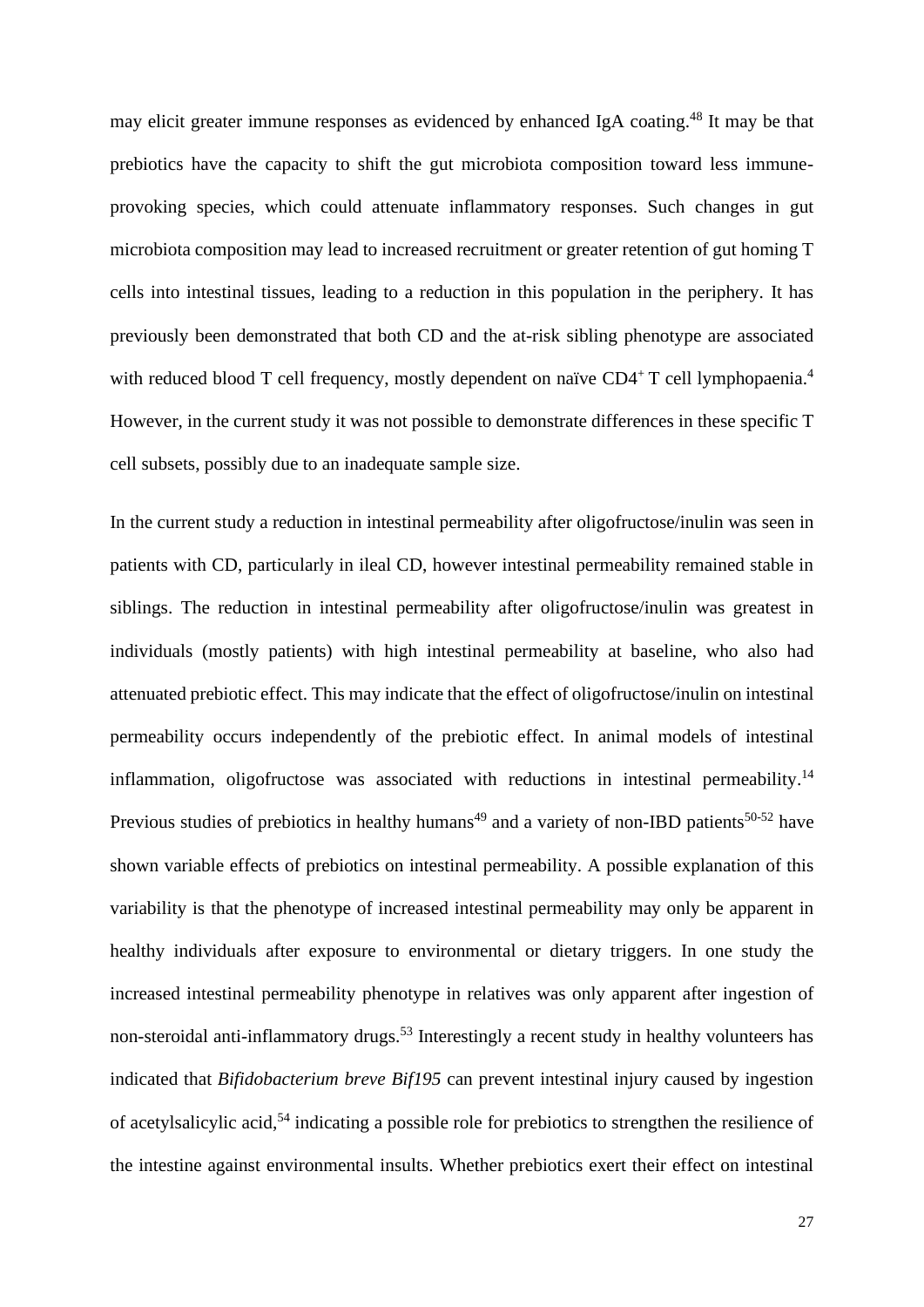permeability through stabilization of the intestinal barrier in the face of environmental or dietary triggers warrants further investigation.

There was no association between demographic or disease related factors and the effect of oligofructose/inulin except for the effect on the proportion of Roseburia spp. which was lower in males. The effect of drugs on the gut microbiota has been detailed in several studies<sup>[55,](#page-35-5) [56](#page-35-6)</sup> and therefore we excluded patients with recent treatment with antibiotics or non-steroidal antiinflammatory drugs. However, in order to include a patient population representative of those in whom prebiotic treatment might be considered (i.e. as a supplementary maintenance therapy alongside conventional maintenance therapy), patients with stable immunosuppressant doses were included. There was no indication that the use of immunosuppressants affected the outcomes of interest, however this population was too small to be able to exclude this and the use of immunosuppressants, which inevitably only occurred in patients and not in siblings is a limitation of this study.

Dietary intake of oligofructose and inulin was not significantly different between patients and siblings either at baseline or at the end of the intervention period and was comparable to that in healthy UK populations<sup>[24](#page-33-18)</sup> This is in keeping with previous data indicating that compared with healthy controls, patients with active CD consume lower amounts and patients with inactive disease consumed similar amounts of oligofructose/inulin.<sup>[57](#page-35-7)</sup> However prebiotic supplements are infrequently employed by patients in the management of IBD <sup>[58](#page-35-8)</sup> possibly due to a lack of effect, especially in active disease.

#### **Strengths and limitations**

The measurement of a wide range of different factors in the current study has allowed a more complete characterization of the response to oligofructose/inulin. Exploring features of CD in relatives as well as patients allows such factors to be resolved in the absence of the confounding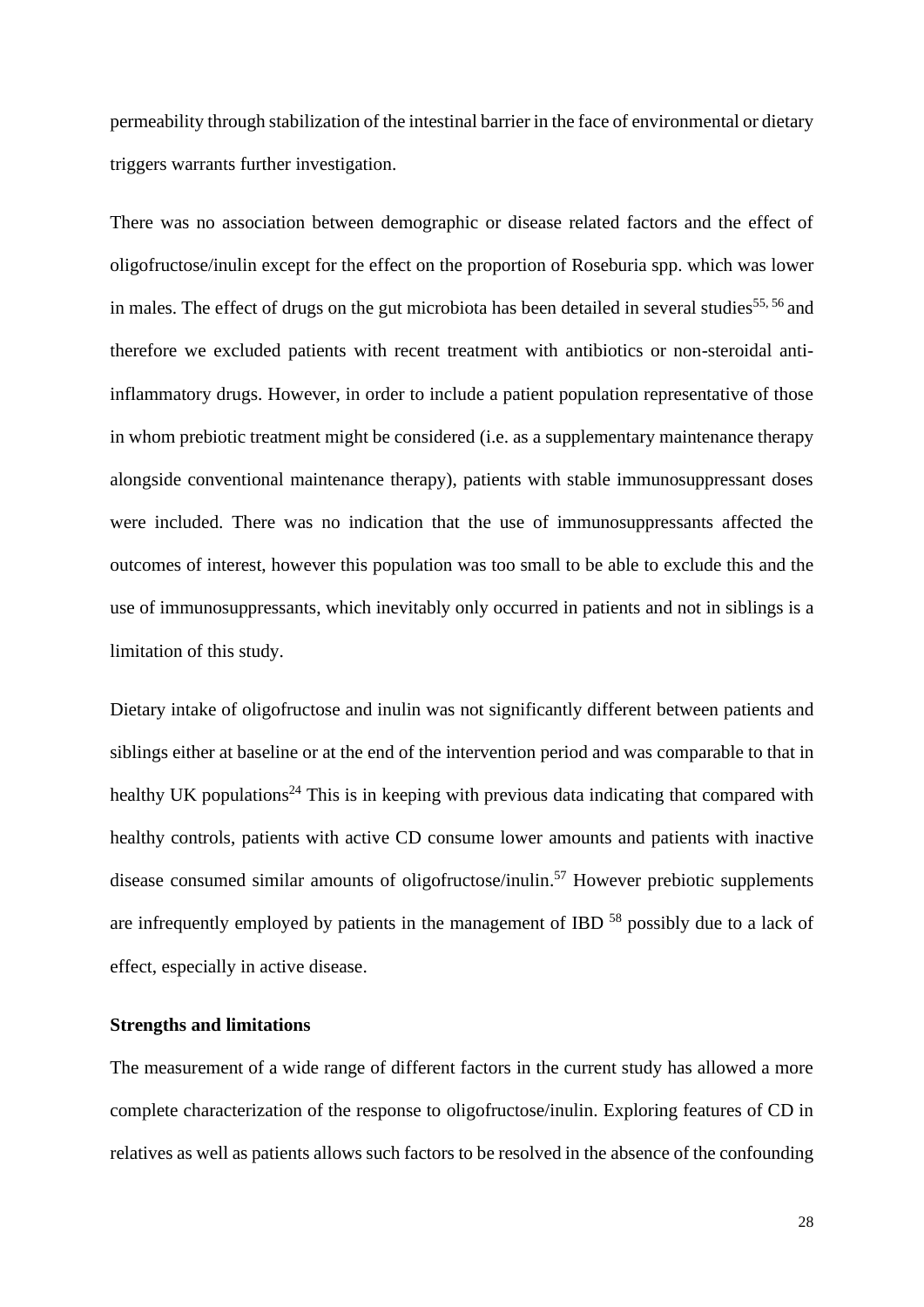effect of disease and its treatment. Therefore, unaffected relatives provide a unique window into disease pathogenesis.[59](#page-35-9) Similarly, the patients in the current study were well characterized and were in remission, ensuring that the effect of oligofructose/inulin could be discerned in the absence of significant inflammation. In addition, confining the relatives group to siblings avoids the potential confounder of large age differences found in parent-child comparisons. An additional strength of this study is that patients were on stable medications and none of the patients were treated with biological therapies, avoiding some potential confounding.

The inclusion of an unrelated healthy control group would allow determination as to whether healthy siblings respond to prebiotics in the same way as healthy controls. In addition, comparison with a placebo would allow effects to be attributed more definitively to oligofructose/inulin consumption and avoid potential confounding related to the use of immunosuppressants. The patients were screened for evidence of clinical disease activity, but despite this several of the patients had raised calprotectin indicating some heterogeneity in disease activity, and future studies in patients with biochemically or endoscopically confirmed remission may be required. Although a power calculation was performed, it was based on limited data and this study may have been underpowered and as it is uncontrolled it should be considered an important but preliminary step in understanding the effect of a dietary intervention in at-risk siblings. Finally, the microbiological technique used in this study was qPCR, and it is important to note that 16S rRNA sequencing techniques can provide much greater in-depth analysis of microbiome diversity, community structure and taxa composition, as well as avoid issues of sensitivity and specificity that can occur for some primers in qPCR. Future intervention studies in siblings should utilise such approaches.

## **Conclusion**

Recent developments in prediction of CD motivate the search for interventions that can translate this knowledge into health benefit to prevent disease onset in at-risk individuals. In the current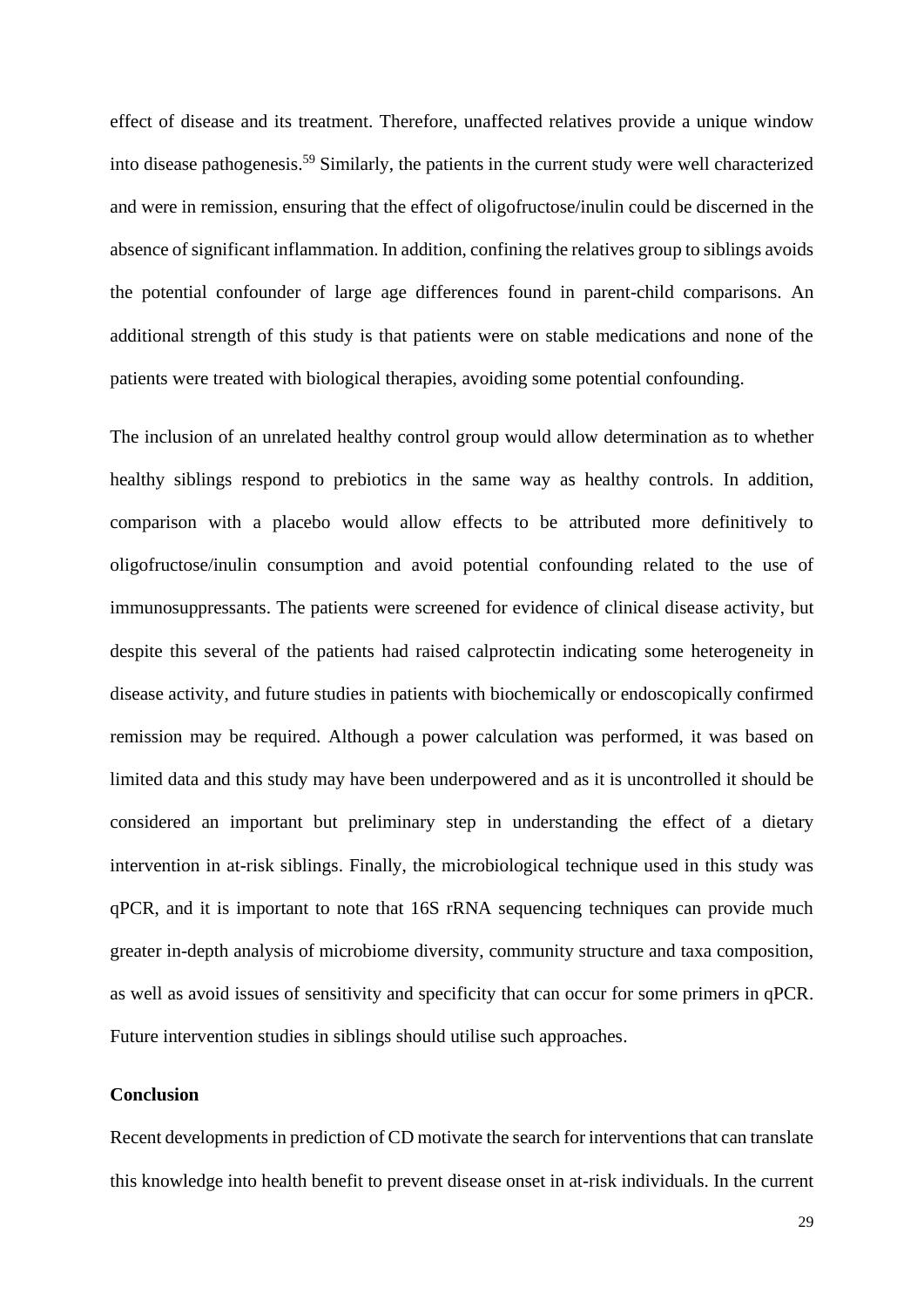study, oligofructose/inulin has been shown not to impact faecal calprotectin in healthy siblings of CD patients in the short term, but the prebiotic effect is more marked in at-risk siblings in contrast to inactive CD where it is attenuated. Prebiotics such as oligofructose/inulin should be investigated for their role in disease prevention in at risk populations.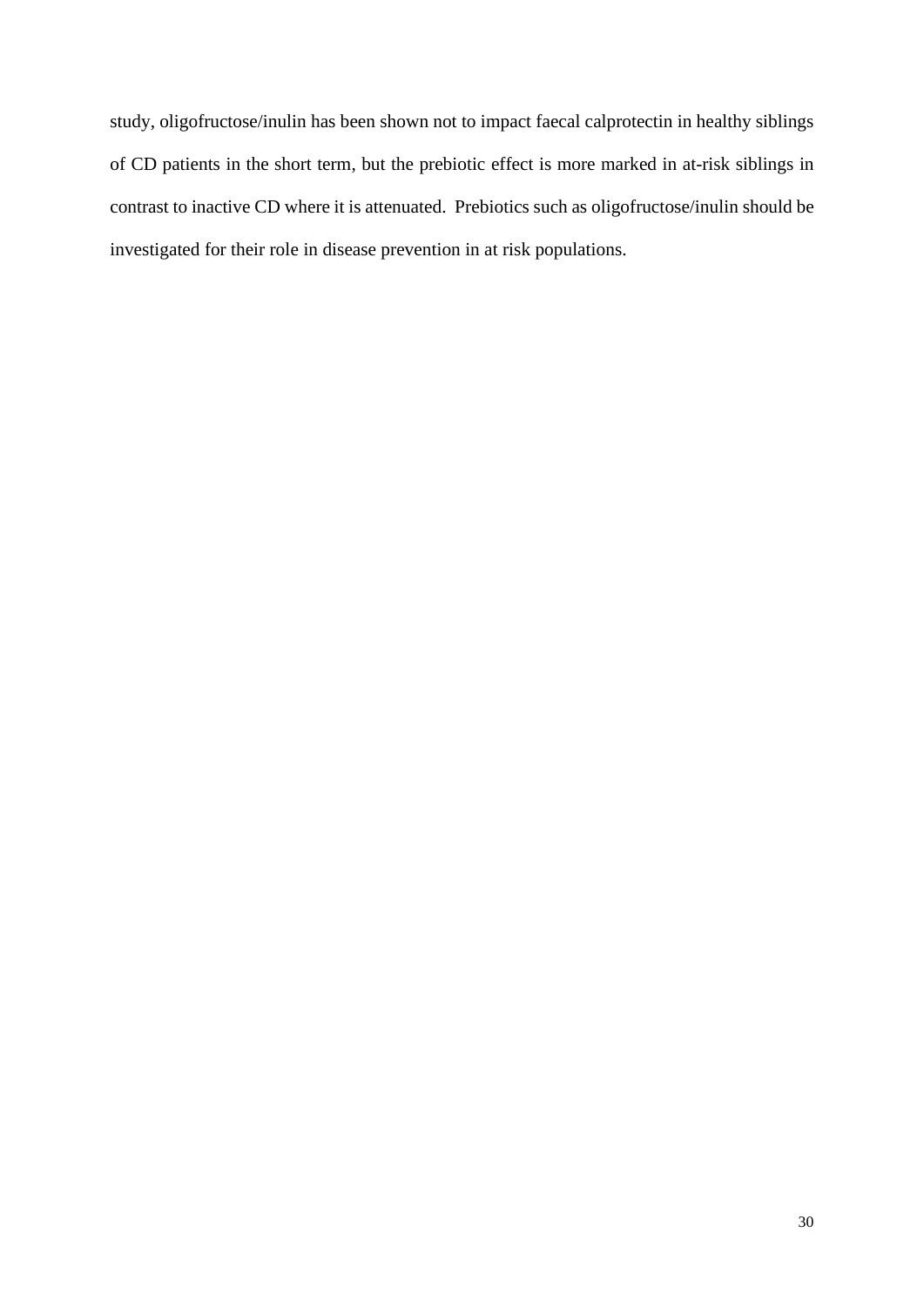#### **Conflict of interest**

None of the authors had any financial or personal relationships with the company or organization sponsoring the research at the time the research was done. **CRH** has received speaker fees from Takeda, Ferring, AbbVie, and Janssen, and consultancy fees from Pfizer. She has acted as local principal investigator for clinical trials for Janssen and GlaxoSmithKline. **SM**, **AJS** & **JOL** have nothing to disclose; **NEM** reports grants and personal fees from ImCheck Therapeutics SAS, outside the submitted work; **PL** & **FMF** reports grants from Scottish Government Rural and Environment Science and Analytical Services, during the conduct of the study; **KW** reports grants from Core (Guts UK), during the conduct of the study; grants from Clasado Biosciences, grants from Danone, grants from International Nut and Dried Fruit Board, grants from Almond Board of California, outside the submitted work; In addition, KW has a patent FODMAP by FoodMaestro with royalties paid to King's College London, Guys and St Thomas NHS Foundation Trust and FoodMaestro, and a patent for Volatile Organic Compounds as markers of response to diet in IBS with royalties paid to King's College London and University of Liverpool.

## **Author contributions to the manuscript**

**CRH**: Conceptualization; Funding acquisition; Methodology; Investigation; Data curation; Formal analysis; Project administration; Writing - original draft. **NEM**: Investigation; Formal analysis; Writing - review & editing. **PL**: Validation; Resources; Data curation; Writing review & editing. **FMF**: Validation; Resources; Data curation; Writing - review & editing. **SM**: conducted research; Writing - review & editing. **AJS**: Conceptualization; Funding acquisition; Methodology; Investigation; Resources; Supervision; Writing - review & editing. **JOL**: Conceptualization; Funding acquisition; Methodology; Investigation; Supervision; Writing -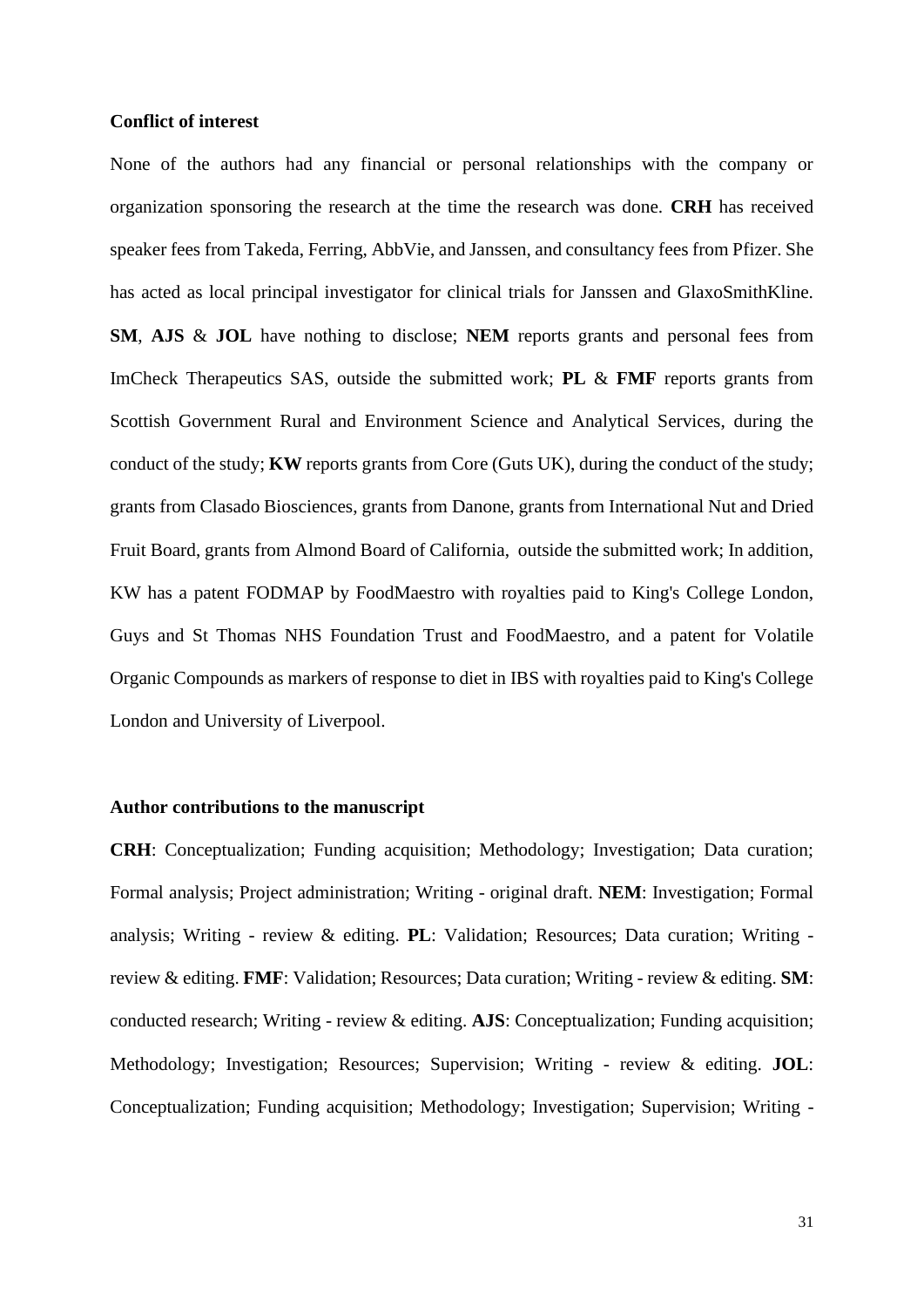review & editing. **KW**: Conceptualization; Funding acquisition; Methodology; Investigation; Project administration; Supervision; Writing - original draft.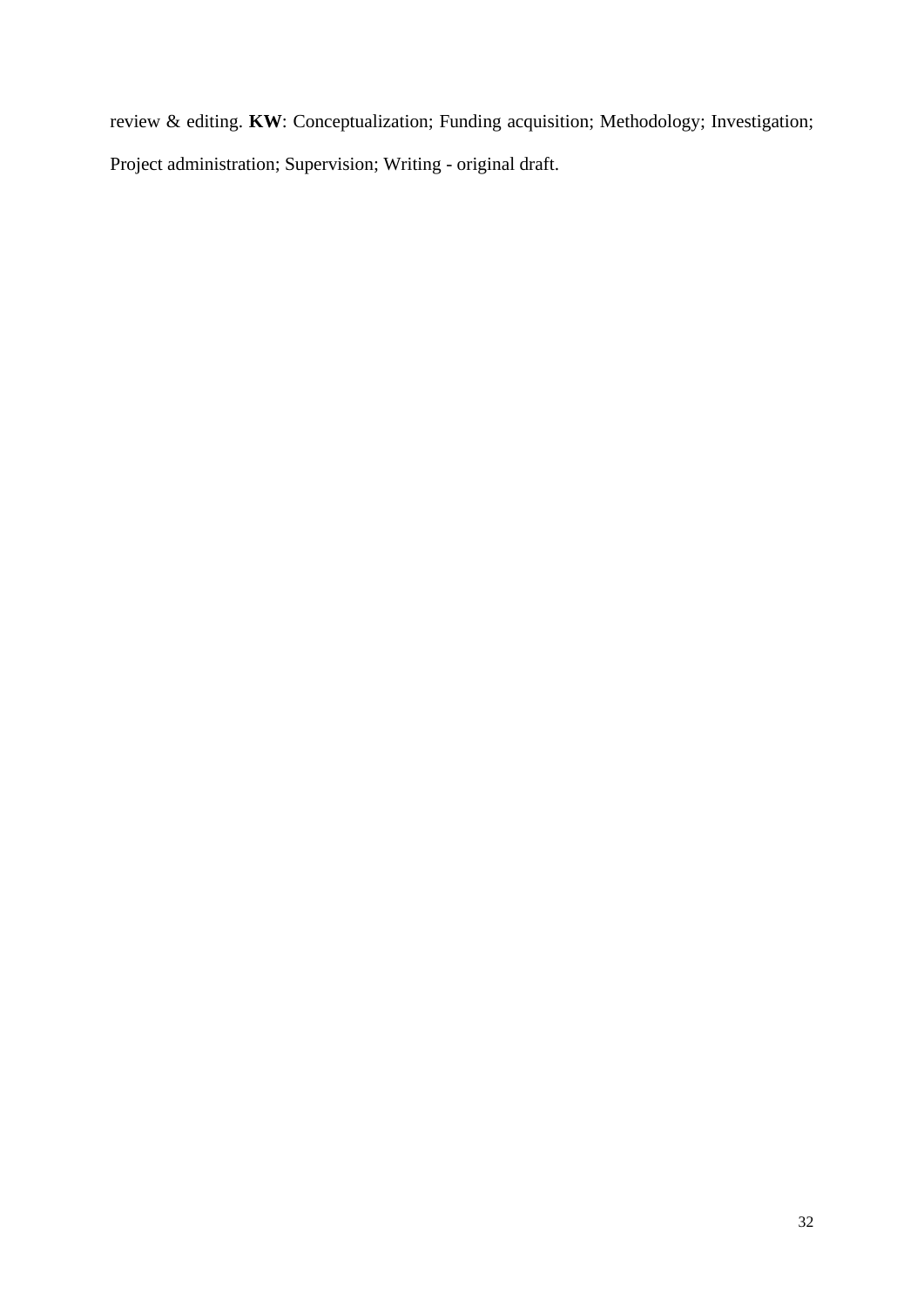## **References**

- <span id="page-32-0"></span>1. Calkins BM, Mendeloff AI. Epidemiology of inflammatory bowel disease. Epidemiol Rev 1986;8:60-91.
- <span id="page-32-1"></span>2. Moller FT, Andersen V, Wohlfahrt J, et al. Familial risk of inflammatory bowel disease: a population-based cohort study 1977-2011. Am J Gastroenterol 2015;110:564-71.
- <span id="page-32-2"></span>3. Hedin C, van der Gast CJ, Rogers GB, et al. Siblings of patients with Crohn's disease exhibit a biologically relevant dysbiosis in mucosal microbial metacommunities. Gut 2016;65:944-53.
- <span id="page-32-15"></span><span id="page-32-3"></span>4. Hedin CR, McCarthy NE, Louis P, et al. Altered intestinal microbiota and blood T cell phenotype are shared by patients with Crohn's disease and their unaffected siblings. Gut 2014;63:1578-86.
- <span id="page-32-4"></span>5. Joossens M, Huys G, Cnockaert M, et al. Dysbiosis of the faecal microbiota in patients with Crohn's disease and their unaffected relatives. Gut 2011;60:631- 7.
- <span id="page-32-5"></span>6. Sorrentino D, Avellini C, Geraci M, et al. Tissue studies in screened first-degree relatives reveal a distinct Crohn's disease phenotype. Inflamm Bowel Dis 2014;20:1049-56.
- <span id="page-32-6"></span>7. Thjodleifsson B, Sigthorsson G, Cariglia N, et al. Subclinical intestinal inflammation: an inherited abnormality in Crohn's disease relatives? Gastroenterology 2003;124:1728-37.
- <span id="page-32-7"></span>8. Zhulina Y, Hahn-Stromberg V, Shamikh A, et al. Subclinical inflammation with increased neutrophil activity in healthy twin siblings reflect environmental influence in the pathogenesis of inflammatory bowel disease. Inflamm Bowel Dis 2013;19:1725-31.
- <span id="page-32-8"></span>9. Buhner S, Buning C, Genschel J, et al. Genetic basis for increased intestinal permeability in families with Crohn's disease: role of CARD15 3020insC mutation? Gut 2006;55:342-7.
- <span id="page-32-9"></span>10. Turpin W, Espin-Garcia O, Bedrani L, et al. Analysis of Genetic Association of Intestinal Permeability in Healthy First-degree Relatives of Patients with Crohn's Disease. Inflamm Bowel Dis 2019;25:1796-1804.
- <span id="page-32-10"></span>11. Michielan A, Basso D, Martinato M, et al. Increased antibody response to microbial antigens in patients with Crohn's disease and their unaffected firstdegree relatives. Dig Liver Dis 2013;45:894-8.
- <span id="page-32-14"></span><span id="page-32-11"></span>12. Lee SP, N.; Turpin, W.; Bedrani, L.; Garay, J.A.R.; Smith, M.I.; Madsen, K.; Turner, D.; Marshall, J.K.; Seidman, E.G.; Bernstein, C.N.; Feagan, B.G.; Moayyedi, P.; Steinhart, A.H.; Silverberg, M.S.; Griffiths, A.M.; Espin-Garcia, O.; Xu, W.; Paterson, A.; Croitoru, K. Elevated fecal calprotectin in healthy first degree relatives of patients with Crohn's disease is associated with future diagnosis of Crohn's disease. Gastroenterology 2019;156:S-413.
- <span id="page-32-12"></span>13. Gibson GR, Hutkins R, Sanders ME, et al. Expert consensus document: The International Scientific Association for Probiotics and Prebiotics (ISAPP) consensus statement on the definition and scope of prebiotics. Nat Rev Gastroenterol Hepatol 2017;14:491-502.
- <span id="page-32-16"></span><span id="page-32-13"></span>14. Garcia-Rodenas CL, Bergonzelli GE, Nutten S, et al. Nutritional approach to restore impaired intestinal barrier function and growth after neonatal stress in rats. J Pediatr Gastroenterol Nutr 2006;43:16-24.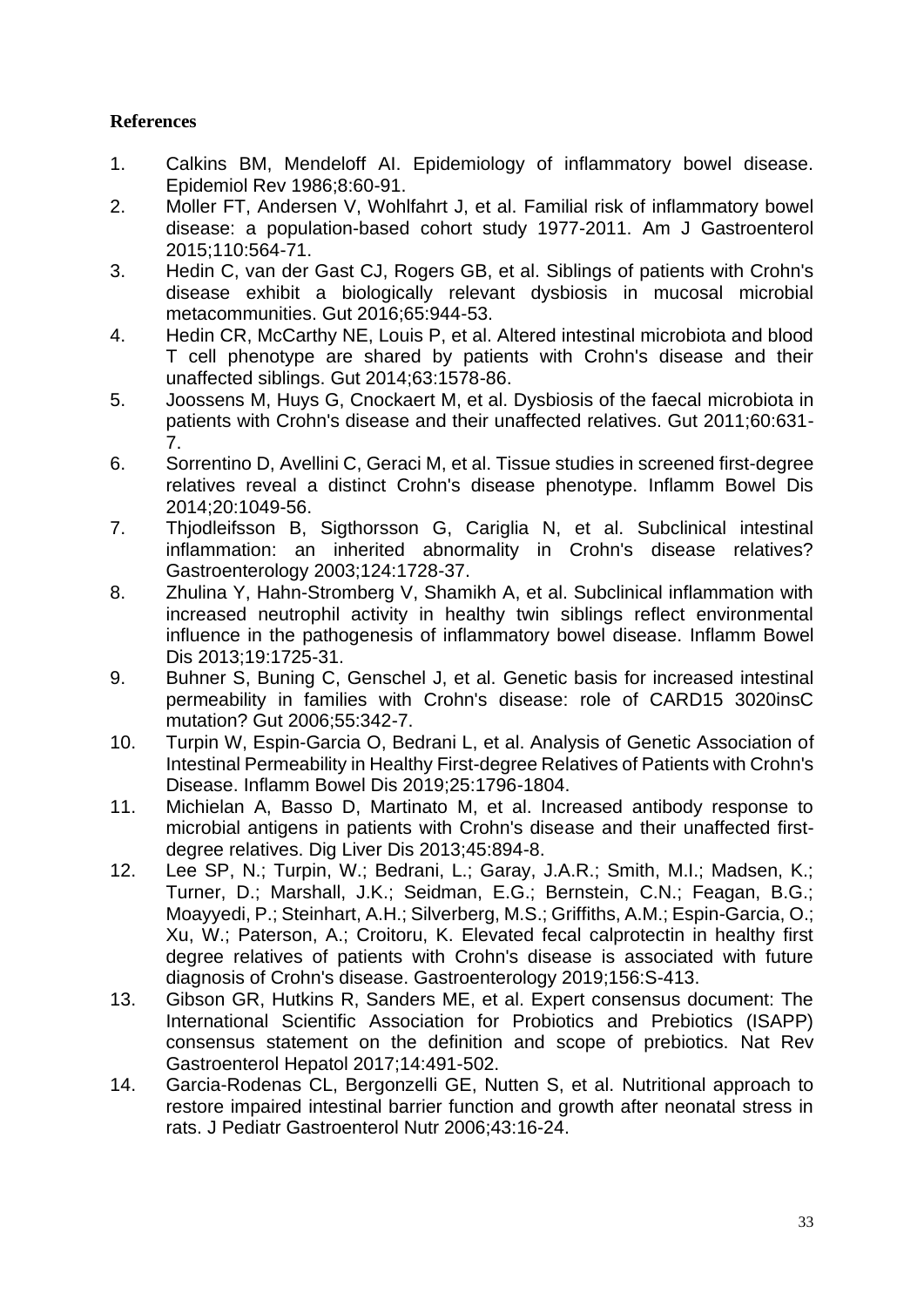- <span id="page-33-0"></span>15. Hartog A, Belle FN, Bastiaans J, et al. A potential role for regulatory T-cells in the amelioration of DSS induced colitis by dietary non-digestible polysaccharides. J Nutr Biochem 2015;26:227-33.
- <span id="page-33-1"></span>16. Silveira ALM, Ferreira AVM, de Oliveira MC, et al. Preventive rather than therapeutic treatment with high fiber diet attenuates clinical and inflammatory markers of acute and chronic DSS-induced colitis in mice. Eur J Nutr 2017;56:179-191.
- <span id="page-33-2"></span>17. Valcheva R, Koleva P, Martinez I, et al. Inulin-type fructans improve active ulcerative colitis associated with microbiota changes and increased short-chain fatty acids levels. Gut Microbes 2019;10:334-357.
- <span id="page-33-3"></span>18. Joossens M, De Preter V, Ballet V, et al. Effect of oligofructose-enriched inulin (OF-IN) on bacterial composition and disease activity of patients with Crohn's disease: results from a double-blinded randomised controlled trial. Gut 2012;61:958.
- <span id="page-33-4"></span>19. Rahimi R, Nikfar S, Rahimi F, et al. A meta-analysis on the efficacy of probiotics for maintenance of remission and prevention of clinical and endoscopic relapse in Crohn's disease. Dig Dis Sci 2008;53:2524-31.
- <span id="page-33-5"></span>20. Butterworth AD, Thomas AG, Akobeng AK. Probiotics for induction of remission in Crohn's disease. Cochrane Database Syst Rev 2008:CD006634.
- <span id="page-33-17"></span><span id="page-33-6"></span>21. Benjamin JL, Hedin CR, Koutsoumpas A, et al. Randomised, double-blind, placebo-controlled trial of fructo-oligosaccharides in active Crohn's disease. Gut 2011;60:923-9.
- <span id="page-33-7"></span>22. Gibson GR, Beatty ER, Wang X, et al. Selective stimulation of bifidobacteria in the human colon by oligofructose and inulin. Gastroenterology 1995;108:975- 82.
- <span id="page-33-8"></span>23. Bouhnik Y, Raskine L, Simoneau G, et al. The capacity of short-chain fructooligosaccharides to stimulate faecal bifidobacteria: a dose-response relationship study in healthy humans. Nutr J 2006;5:8.
- <span id="page-33-18"></span><span id="page-33-9"></span>24. Dunn S, Datta A, Kallis S, et al. Validation of a food frequency questionnaire to measure intakes of inulin and oligofructose. Eur J Clin Nutr 2011;65:402-8.
- <span id="page-33-10"></span>25. Ramirez-Farias C, Slezak K, Fuller Z, et al. Effect of inulin on the human gut microbiota: stimulation of Bifidobacterium adolescentis and Faecalibacterium prausnitzii. Br J Nutr 2009;101:541-50.
- <span id="page-33-11"></span>26. Mahmood A, FitzGerald AJ, Marchbank T, et al. Zinc carnosine, a health food supplement that stabilises small bowel integrity and stimulates gut repair processes. Gut 2007;56:168-75.
- <span id="page-33-12"></span>27. Chomczynski P, Sacchi N. Single-step method of RNA isolation by acid guanidinium thiocyanate-phenol-chloroform extraction. Anal Biochem 1987;162:156-9.
- <span id="page-33-13"></span>28. Cortes A, Brown MA. Promise and pitfalls of the Immunochip. Arthritis Res Ther 2011;13:101.
- <span id="page-33-14"></span>29. Franke A, McGovern DP, Barrett JC, et al. Genome-wide meta-analysis increases to 71 the number of confirmed Crohn's disease susceptibility loci. Nat Genet 2010;42:1118-25.
- <span id="page-33-15"></span>30. Crouch DJ, Goddard GH, Lewis CM. REGENT: a risk assessment and classification algorithm for genetic and environmental factors. Eur J Hum Genet 2013;21:109-11.
- <span id="page-33-16"></span>31. Goddard GH, Lewis CM. Risk categorization for complex disorders according to genotype relative risk and precision in parameter estimates. Genet Epidemiol 2010;34:624-32.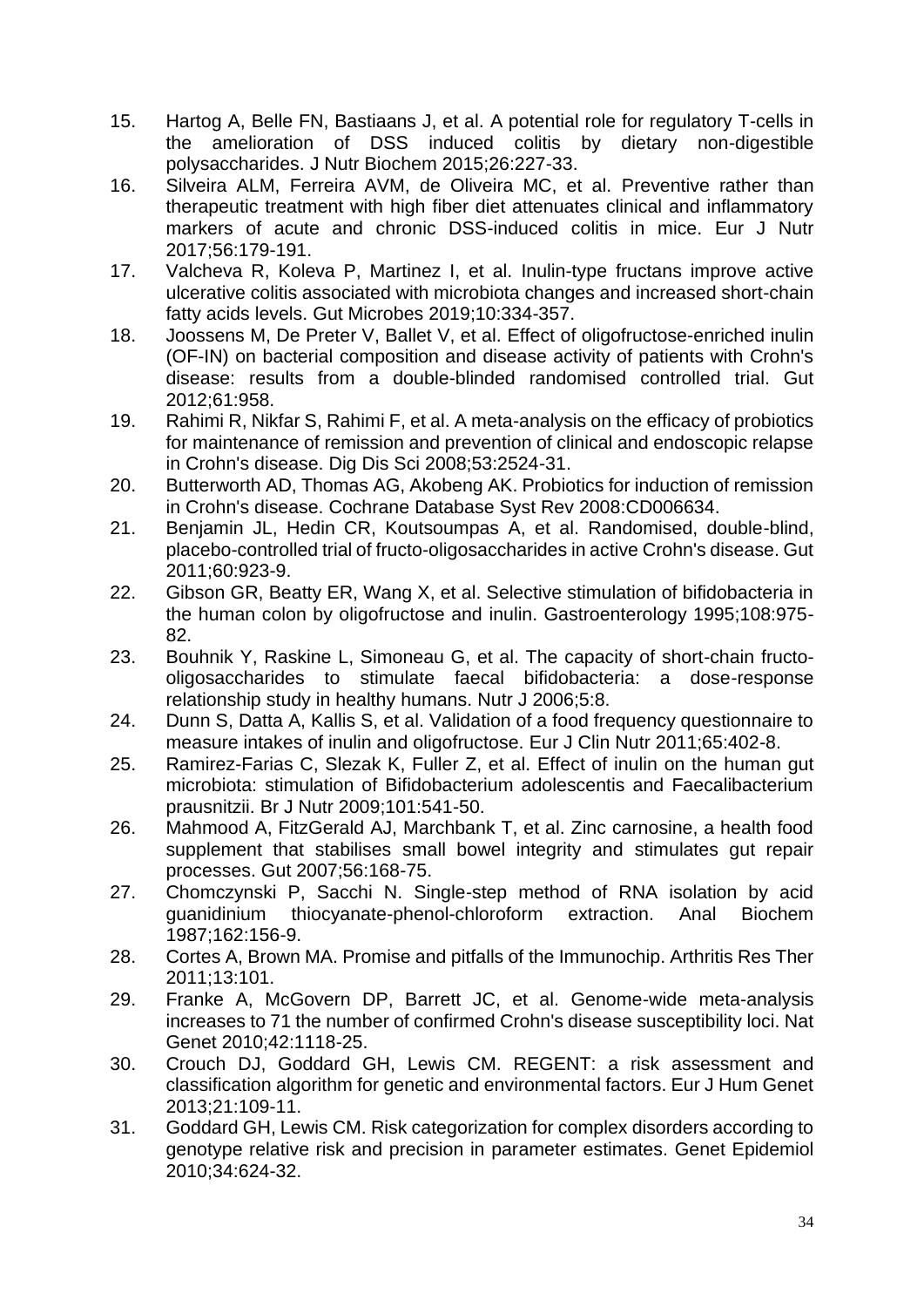- <span id="page-34-0"></span>32. Bonnema AL, Kolberg LW, Thomas W, et al. Gastrointestinal tolerance of chicory inulin products. J Am Diet Assoc 2010;110:865-8.
- <span id="page-34-1"></span>33. Rawsthorne P, Clara I, Graff LA, et al. The Manitoba Inflammatory Bowel Disease Cohort Study: a prospective longitudinal evaluation of the use of complementary and alternative medicine services and products. Gut 2012;61:521-7.
- <span id="page-34-2"></span>34. Cox SR, Prince AC, Myers CE, et al. Fermentable Carbohydrates [FODMAPs] Exacerbate Functional Gastrointestinal Symptoms in Patients With Inflammatory Bowel Disease: A Randomised, Double-blind, Placebo-controlled, Cross-over, Re-challenge Trial. J Crohns Colitis 2017;11:1420-1429.
- <span id="page-34-3"></span>35. So D, Whelan K, Rossi M, et al. Dietary fiber intervention on gut microbiota composition in healthy adults: a systematic review and meta-analysis. Am J Clin Nutr 2018;107:965-983.
- <span id="page-34-4"></span>36. Ewe K, Schwartz S, Petersen S, et al. Inflammation does not decrease intraluminal pH in chronic inflammatory bowel disease. Dig Dis Sci 1999;44:1434-9.
- 37. Fallingborg J, Pedersen P, Jacobsen BA. Small intestinal transit time and intraluminal pH in ileocecal resected patients with Crohn's disease. Dig Dis Sci 1998;43:702-5.
- 38. Press AG, Hauptmann IA, Hauptmann L, et al. Gastrointestinal pH profiles in patients with inflammatory bowel disease. Aliment Pharmacol Ther 1998;12:673-8.
- 39. Sasaki Y, Hada R, Nakajima H, et al. Improved localizing method of radiopill in measurement of entire gastrointestinal pH profiles: colonic luminal pH in normal subjects and patients with Crohn's disease. Am J Gastroenterol 1997;92:114-8.
- <span id="page-34-5"></span>40. Louis P, Young P, Holtrop G, et al. Diversity of human colonic butyrateproducing bacteria revealed by analysis of the butyryl-CoA:acetate CoAtransferase gene. Environ Microbiol 2010;12:304-14.
- <span id="page-34-6"></span>41. Scott KP, Martin JC, Duncan SH, et al. Prebiotic stimulation of human colonic butyrate-producing bacteria and bifidobacteria, in vitro. FEMS Microbiol Ecol 2014;87:30-40.
- <span id="page-34-7"></span>42. Belenguer A, Duncan SH, Holtrop G, et al. Impact of pH on lactate formation and utilization by human fecal microbial communities. Appl Environ Microbiol 2007;73:6526-33.
- <span id="page-34-8"></span>43. Ng SC, Benjamin JL, McCarthy NE, et al. Relationship between human intestinal dendritic cells, gut microbiota, and disease activity in Crohn's disease. Inflamm Bowel Dis 2011;17:2027-37.
- <span id="page-34-9"></span>44. Luo W, Shen Z, Deng M, et al. Roseburia intestinalis supernatant ameliorates colitis induced in mice by regulating the immune response. Mol Med Rep 2019;20:1007-1016.
- <span id="page-34-10"></span>45. Ananthakrishnan AN, Luo C, Yajnik V, et al. Gut Microbiome Function Predicts Response to Anti-integrin Biologic Therapy in Inflammatory Bowel Diseases. Cell Host & Microbe 2017;21:603-610.e3.
- <span id="page-34-11"></span>46. Sokol H, Pigneur B, Watterlot L, et al. Faecalibacterium prausnitzii is an antiinflammatory commensal bacterium identified by gut microbiota analysis of Crohn disease patients. Proc Natl Acad Sci U S A 2008;105:16731-6.
- <span id="page-34-12"></span>47. Rajca S, Grondin V, Louis E, et al. Alterations in the Intestinal Microbiome (Dysbiosis) as a Predictor of Relapse After Infliximab Withdrawal in Crohn's Disease. Inflammatory Bowel Diseases 2014;20:978-986.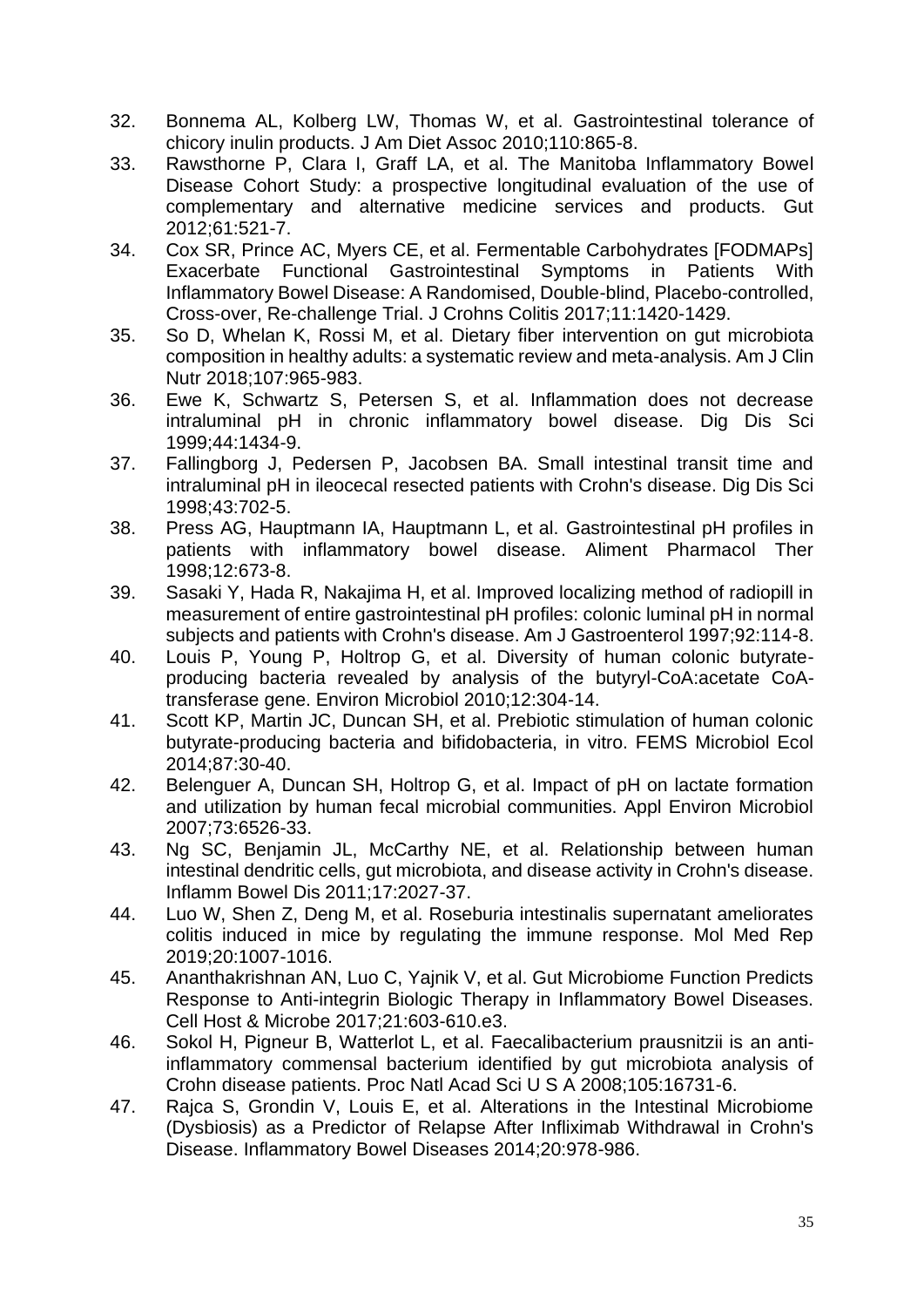- <span id="page-35-0"></span>48. Palm NW, de Zoete MR, Cullen TW, et al. Immunoglobulin A coating identifies colitogenic bacteria in inflammatory bowel disease. Cell 2014;158:1000-10.
- <span id="page-35-1"></span>49. Ten Bruggencate SJ, Bovee-Oudenhoven IM, Lettink-Wissink ML, et al. Dietary fructooligosaccharides affect intestinal barrier function in healthy men. J Nutr 2006;136:70-4.
- <span id="page-35-2"></span>50. Jain PK, McNaught CE, Anderson AD, et al. Influence of synbiotic containing Lactobacillus acidophilus La5, Bifidobacterium lactis Bb 12, Streptococcus thermophilus, Lactobacillus bulgaricus and oligofructose on gut barrier function and sepsis in critically ill patients: a randomised controlled trial. Clin Nutr 2004;23:467-75.
- 51. Anderson AD, McNaught CE, Jain PK, et al. Randomised clinical trial of synbiotic therapy in elective surgical patients. Gut 2004;53:241-5.
- 52. Olguin F, Araya M, Hirsch S, et al. Prebiotic ingestion does not improve gastrointestinal barrier function in burn patients. Burns 2005;31:482-8.
- <span id="page-35-3"></span>53. Soderholm JD, Olaison G, Lindberg E, et al. Different intestinal permeability patterns in relatives and spouses of patients with Crohn's disease: an inherited defect in mucosal defence? Gut 1999;44:96-100.
- <span id="page-35-4"></span>54. Mortensen B, Murphy C, O'Grady J, et al. Bifidobacteriumbreve Bif195 Protects Against Small-Intestinal Damage Caused by Acetylsalicylic Acid in Healthy Volunteers. Gastroenterology 2019;157:637-646 e4.
- <span id="page-35-5"></span>55. Maier L, Pruteanu M, Kuhn M, et al. Extensive impact of non-antibiotic drugs on human gut bacteria. Nature 2018;555:623-628.
- <span id="page-35-6"></span>56. Vich Vila A, Collij V, Sanna S, et al. Impact of commonly used drugs on the composition and metabolic function of the gut microbiota. Nat Commun 2020;11:362.
- <span id="page-35-7"></span>57. Anderson JL, Hedin CR, Benjamin JL, et al. Dietary intake of inulin-type fructans in active and inactive Crohn's disease and healthy controls: a case-control study. J Crohns Colitis 2015;9:1024-31.
- <span id="page-35-8"></span>58. Hedin CR, Mullard M, Sharratt E, et al. Probiotic and prebiotic use in patients with inflammatory bowel disease: a case-control study. Inflamm Bowel Dis 2010;16:2099-108.
- <span id="page-35-9"></span>59. Hedin CR, Stagg AJ, Whelan K, et al. Family studies in Crohn's disease: new horizons in understanding disease pathogenesis, risk and prevention. Gut 2012;61:311-8.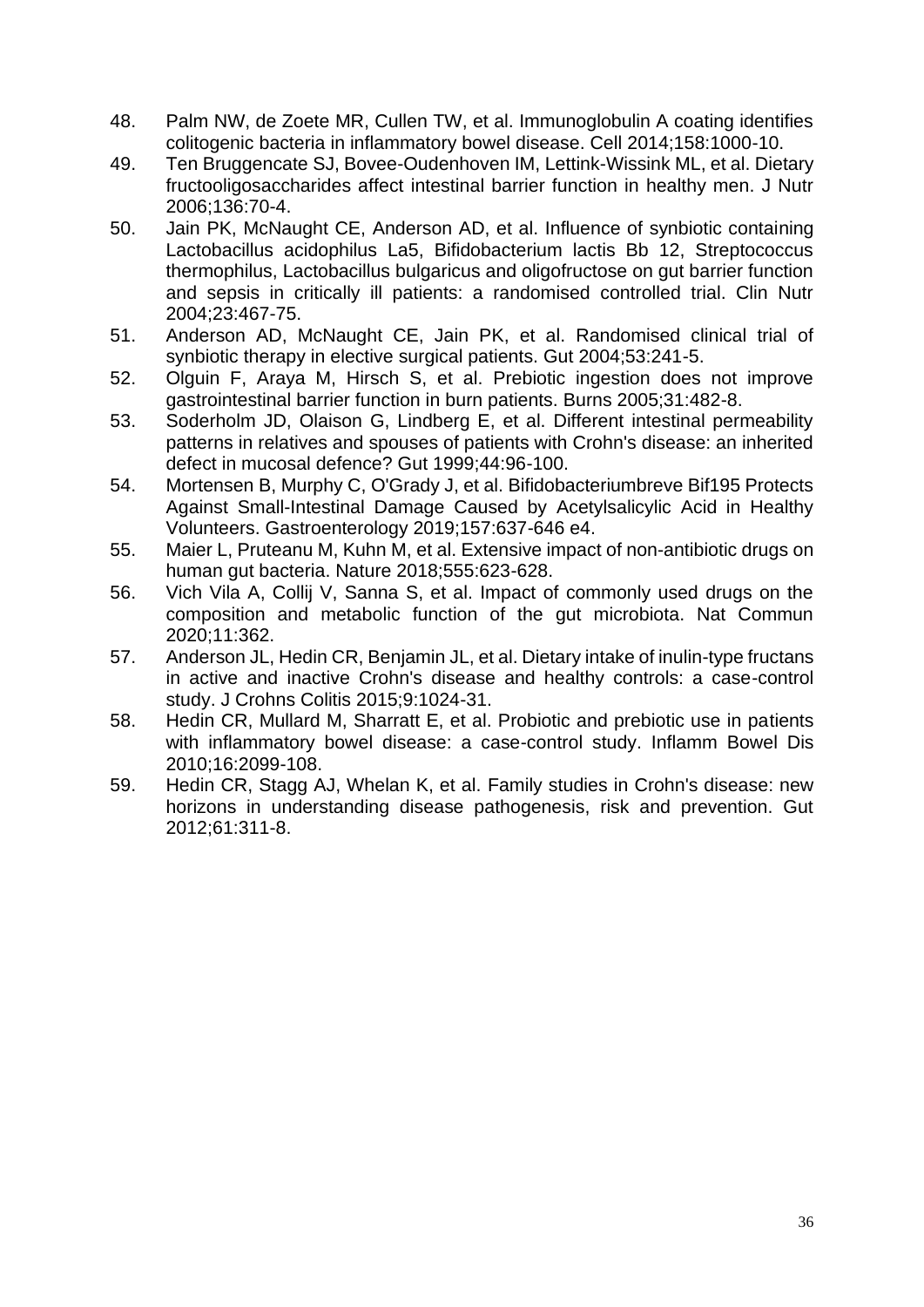#### **Figure legends**

#### **Figure 1**

# **Faecal calprotectin in patients (n=19) and siblings (n=12) at baseline and following three weeks of oligofructose/inulin supplementation.**

Horizontal lines represent the group mean at each time point. Data were not available for 2 siblings. Wilcoxon-signed ranks test.

## **Figure 2**

# **Change in concentration of bacteria from baseline (B) to the end of oligofructose/inulin supplementation (E) in patients (n=19) and siblings (n=12).**

Bacterial groups that were measured but were not significantly different between baseline and the end of the oligofructose/inulin intervention period are not shown. Data were not available for 2 siblings. Wilcoxon signed ranks tests.

#### **Figure 3**

**Box and whisker plot depicting the percentage point change in proportions of bacteria in patients (n=19) and siblings (n=12) from baseline and following three weeks of oligofructose/inulin supplementation.** 

Data were not available for 2 siblings. Boxes represent the 25th and 75th centiles and the horizontal lines within the boxes are the medians. The whiskers delineate the maximum and minimum values. Mann-Whitney-U test.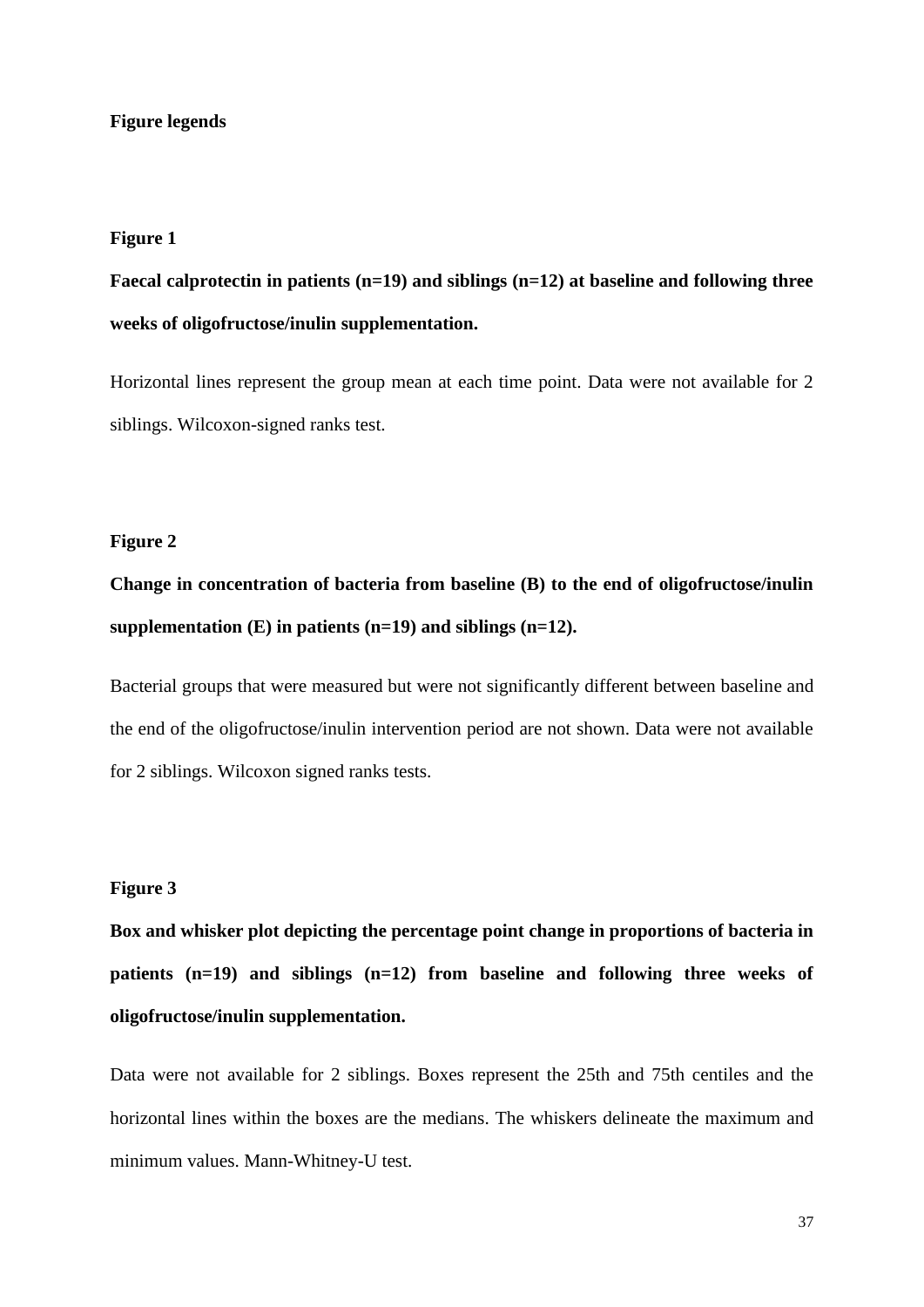## **Figure 4**

**Frequency of CD3+ T cells between baseline and following three weeks of oligofructose/inulin supplementation in patients (n=19) and siblings (n=13).** 

Horizontal lines represent the group mean at each time point. Data were not available for one sibling. Paired samples T test.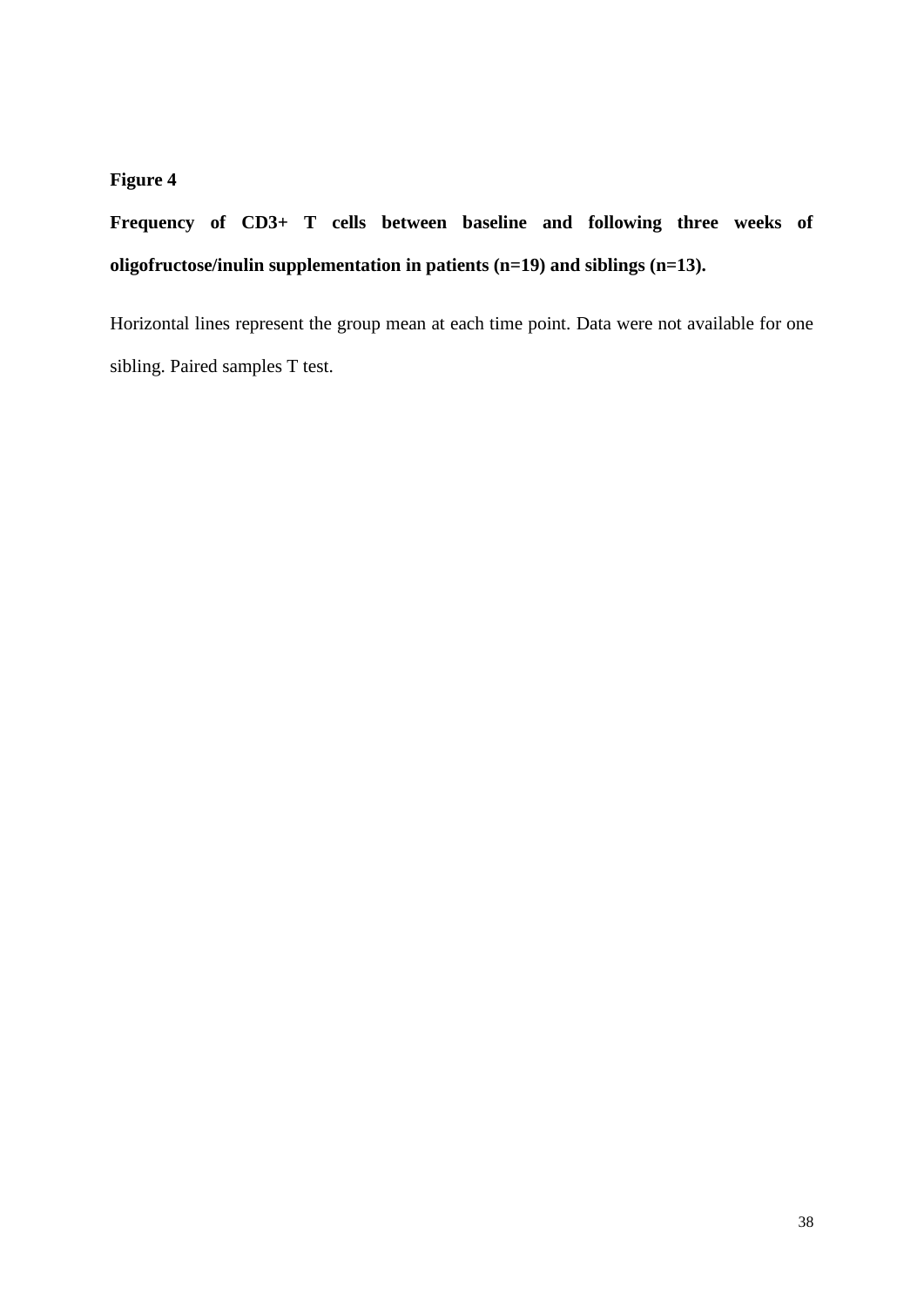## **Supplementary figure S1**

## **Diagram of study protocol**



OF-IN, oligofructose/inulin 15 g/d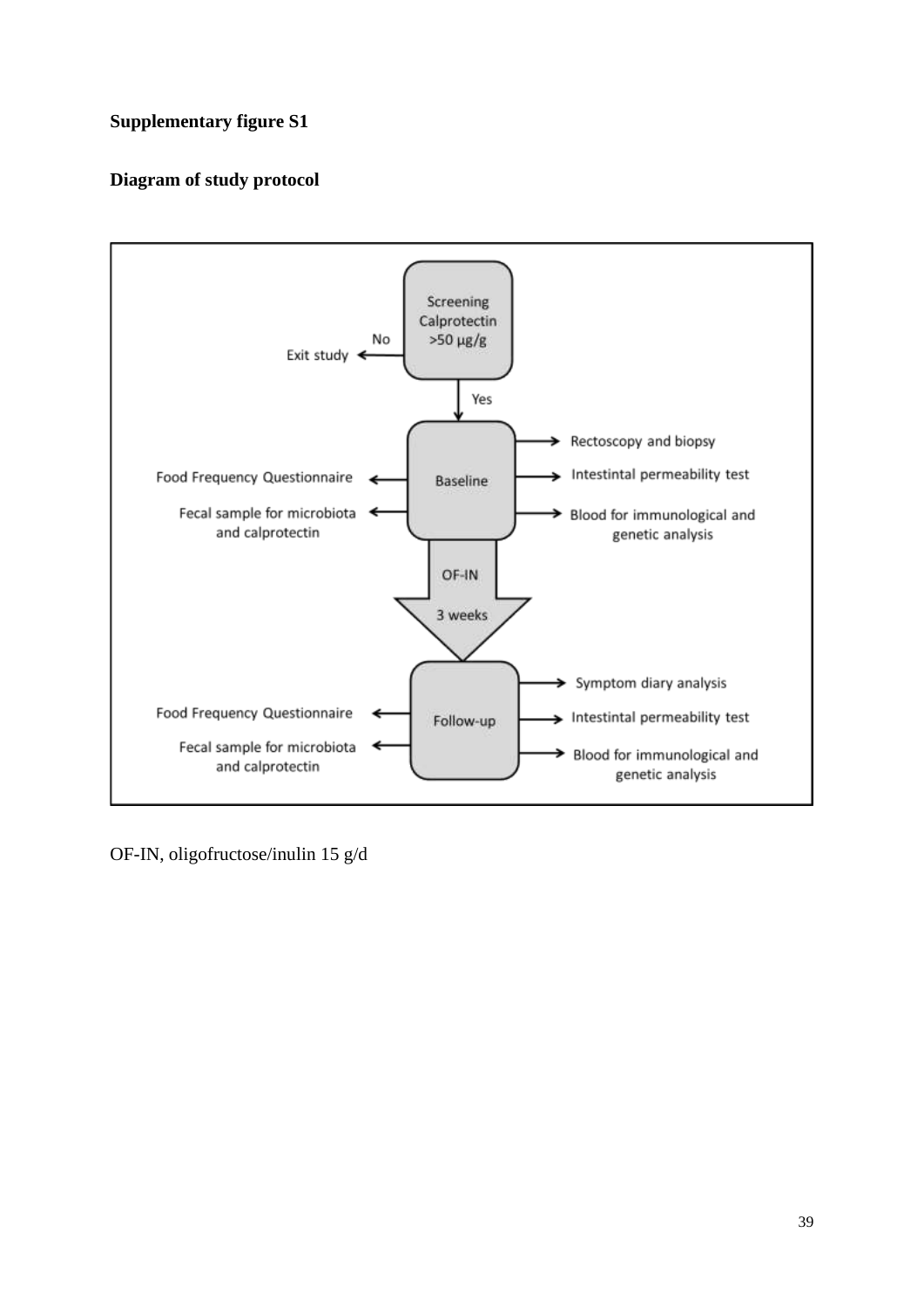## **Supplementary figure S2**

## **CONSORT diagram of the recruitment of participants to the study**



Normal faecal calprotectin was defined as  $\leq 50 \mu g/g$ . \*Due to problems with the supply of the rapid calprotectin test from the manufacturer, the rapid test was unavailable at certain times. Participants recruited during these periods were invited to enter the current study without faecal calprotectin screening.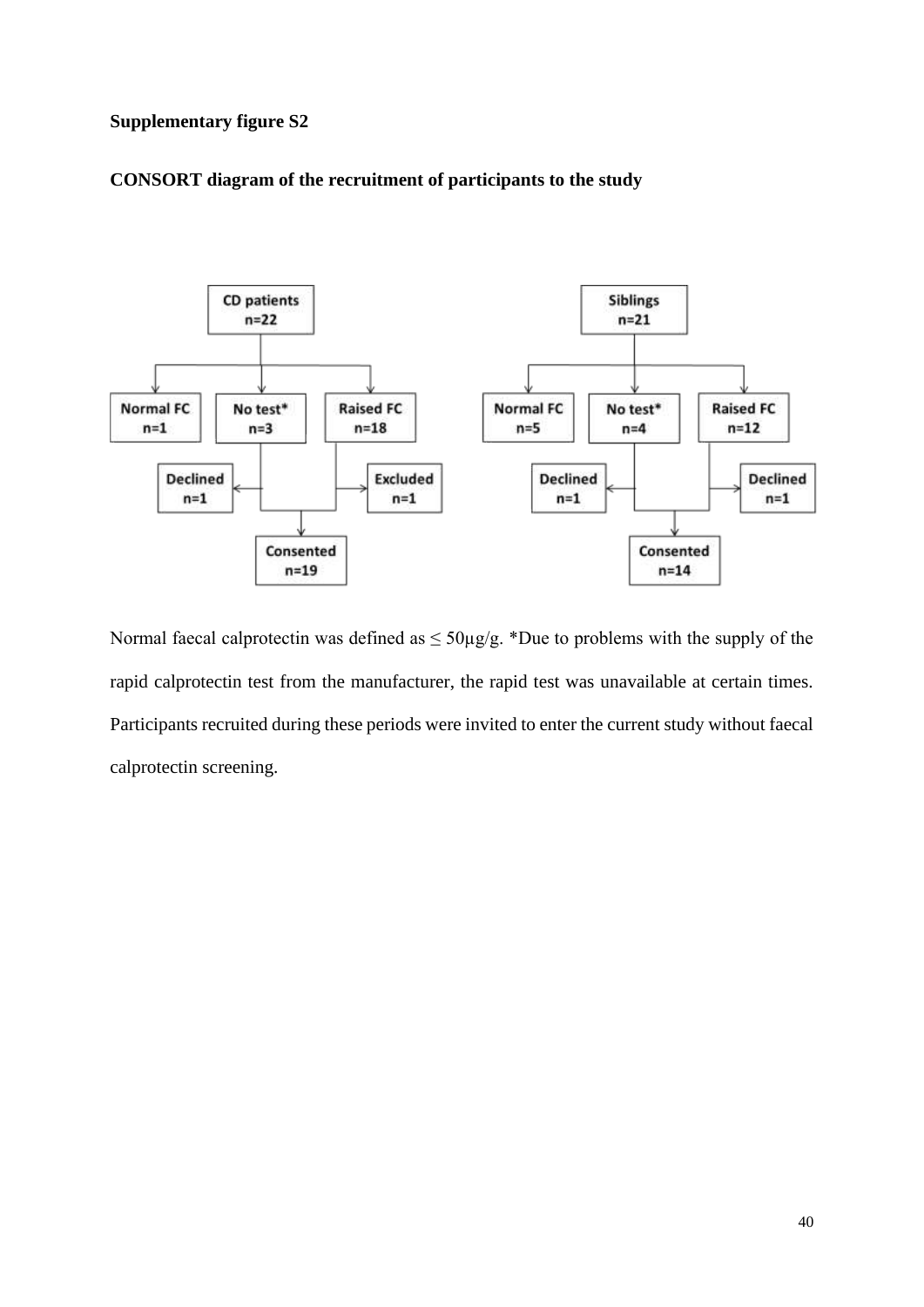## **Supplementary figure S3.**



Correlation between baseline faecal calprotectin and change in faecal calprotectin between baseline and following three weeks of oligofructose/inulin supplementation (ΔFaecal calprotectin) in patients (n=19) and siblings, (n=12, data were not available for 2 siblings).